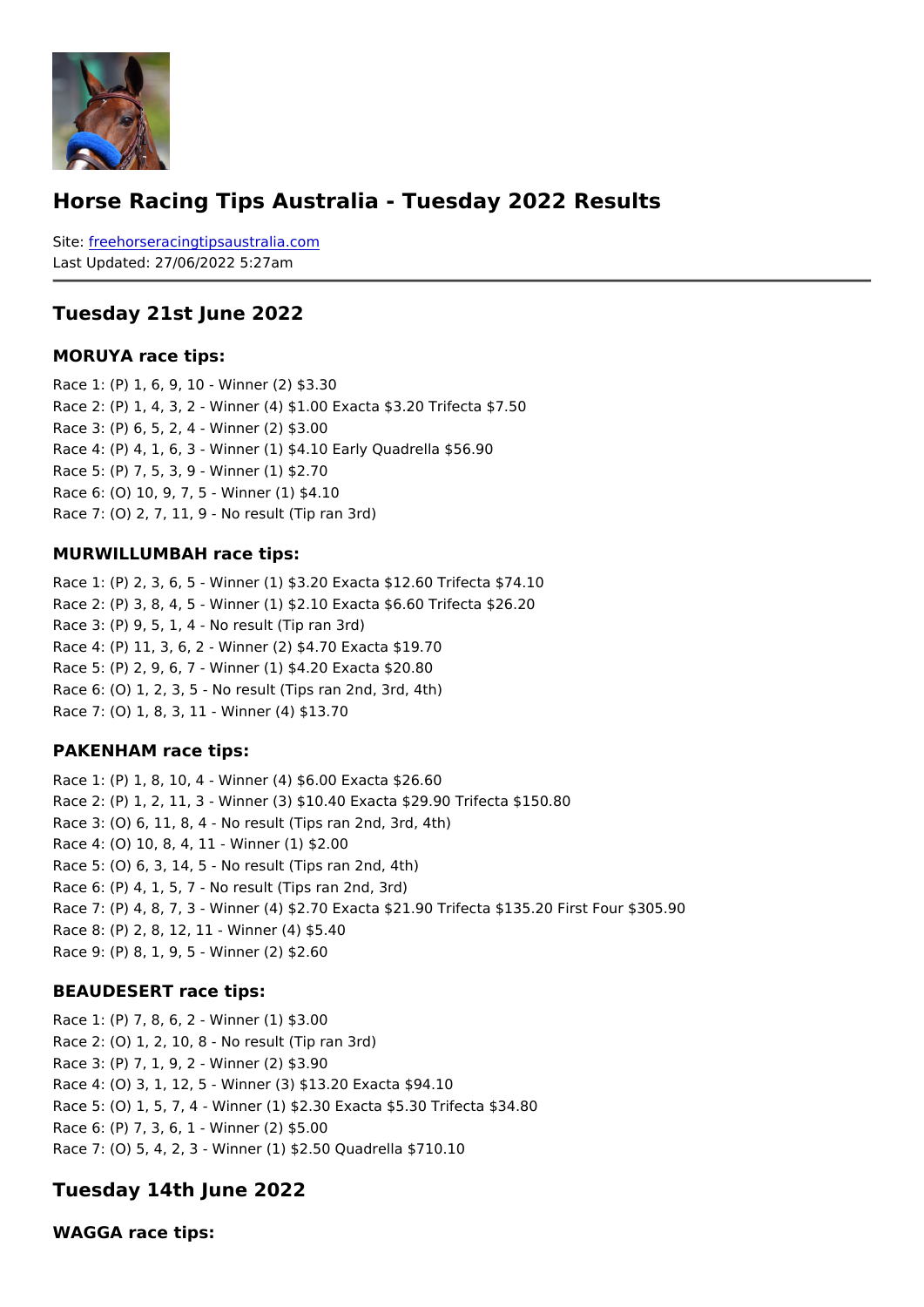Race 1: (P) 8, 2, 3, 7 - Winner (3) \$7.10 Exacta \$36.10 Trifecta \$80.30 Race 2: (P) 3, 8, 5, 7 - No result (Tips ran 2nd, 3rd, 4th) Race 3: (P) 3, 6, 8, 1 - Winner (1) \$2.70 Exacta \$10.80 Race 4: (O) 4, 8, 9, 10 - Winner (1) \$5.30 Exacta \$23.70 Trifecta \$95.90 Race 5: (P) 4, 1, 2, 3 - Winner (2) \$4.50 Race 6: (P) 8, 4, 9, 7 - Winner (1) \$1.80 Exacta \$9.40 Race 7: (O) 2, 13, 3, 8 - Winner (1) \$5.80 Quadrella \$239.20

### **SCONE race tips:**

Race 1: (P) 6, 1, 2, 7 - Winner (1) \$3.20 Race 2: (P) 1, 4, 3, 12 - Winner (1) \$1.50 Race 3: (\*) 3, 14, 4, 13 - Winner (3) \$3.60 Race 4: (P) 2, 6, 10, 15 - Winner (1) \$1.90 Exacta \$13.80 Trifecta \$91.90 Early Quadrella \$47.00 Race 5: (P) 7, 6, 9, 1 - Winner (4) \$3.20 Exacta \$18.20 Trifecta \$52.10 Race 6: (P) 4, 10, 7, 3 - Winner (3) \$4.10 Exacta \$18.10 Race 7: (O) 12, 3, 9, 15 - No result (Tip ran 3rd) Race 8: (O) 3, 6, 8, 1 - Winner (4) \$3.70 Exacta \$10.80

### **BALLARAT race tips:**

Race 1: (P) 9, 6, 7, 8 - No result (Tips ran 2nd, 4th) Race 2: (P) 5, 7, 1, 4 - Winner (2) \$7.40 Exacta \$20.90 Trifecta \$49.70 First Four \$171.40 Race 3: (P) 9, 3, 11, 7 - Winner (4) \$3.40 Exacta \$9.70 Race 4: (P) 9, 3, 7, 13 - Winner (1) \$2.70 Race 5: (O) 1, 5, 9, 4 - No result (Tip ran 2nd) Race 6: (P) 5, 10, 3, 1 - Winner (4) \$3.60 Exacta \$20.90 Race 7: (P) 12, 10, 2, 15 - Winner (1) \$5.60 Exacta \$17.20 Trifecta \$183.50 Race 8: (P) 6, 9, 3, 12 - No result (Tips ran 2nd, 3rd, 4th)

#### **DALBY race tips:**

Race 1: (O) 4, 8, 10, 3 - No result (Tips ran 3rd, 4th) Race 2: (O) 7, 6, 10, 8 - Winner (4) \$8.00 Race 3: (O) 8, 5, 9, 7 - Winner (1) \$3.70 Race 4: (O) 8, 1, 3, 6 - No result (Tip ran 4th) Race 5: (P) 4, 5, 6, 9 - Winner (1) \$2.80 Exacta \$51.40 Race 6: (P) 2, 5, 11, 9 - Winner (4) \$5.50 Exacta \$26.10 Race 7: (O) 10, 14, 12, 1 - Winner (4) \$2.30 Exacta \$17.00 Race 8: (P) 3, 8, 6, 4 - Abandoned

# **Tuesday 7th June 2022**

#### **ARMIDALE race tips:**

Race 1: (P) 10, 6, 4, 11 - Winner (4) \$3.30 Race 2: (\*) 1, 9, 11, 12 - No result (Tips ran 2nd, 3rd) Race 3: (P) 11, 13, 9, 8 - No result (Tip ran 2nd) Race 4: (P) 11, 6, 2, 3 - Winner (1) \$1.80 Exacta \$7.30 Trifecta \$21.30 First Four \$49.50 Race 5: (O) 3, 8, 4, 7 - Winner (1) \$4.40 Race 6: (P) 3, 6, 1, 7 - Winner (2) \$3.90 Race 7: (P) 3, 8, 1, 7 - Winner (1) \$3.90 Race 8: (O) 4, 3, 5, 1 - Winner (1) \$5.10 Exacta \$28.80 Quadrella \$264.80

## **PAKENHAM race tips:**

Race 1: (P) 10, 1, 5, 7 - Winner (3) \$4.00 Exacta \$25.40 Trifecta \$82.90 Race 2: (P) 4, 5, 11, 1 - Winner (3) \$11.30 Exacta \$61.70 Trifecta \$82.80 Race 3: (P) 9, 4, 6, 11 - Winner (1) \$2.20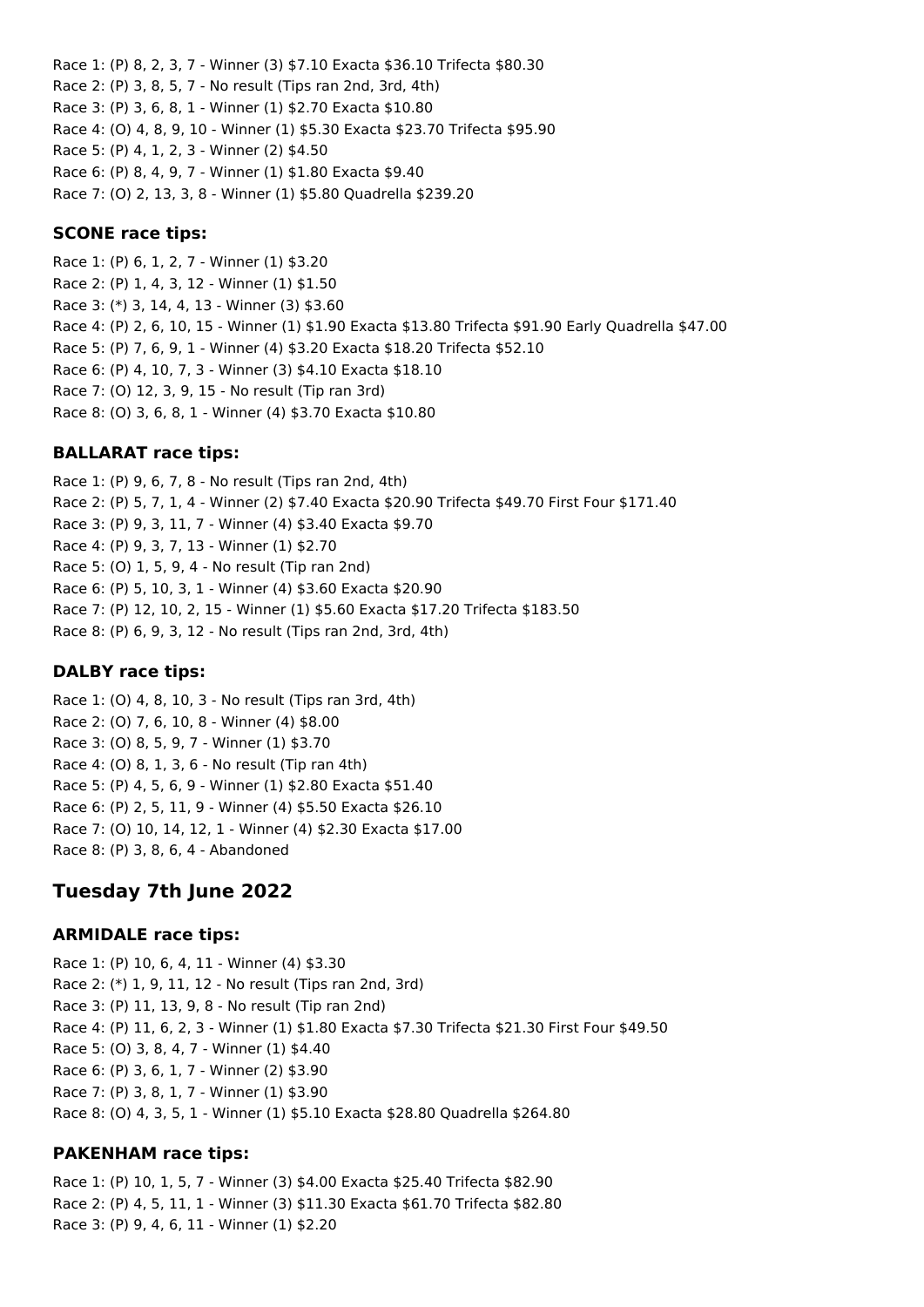Race 4: (O) 5, 2, 9, 7 - Winner (2) \$7.40 Exacta \$31.20 Race 5: (P) 4, 1, 2, 5 - Winner (2) \$6.10 Exacta \$32.50 Trifecta \$73.60 Early Quadrella \$935.80 Race 6: (P) 1, 10, 7, 4 - Winner (1) \$1.20 Exacta \$3.10 Trifecta \$7.30 Race 7: (O) 10, 9, 3, 5 - Winner (3) \$5.30 Race 8: (P) 11, 9, 2, 14 - No result (Tips ran 2nd, 4th) Race 9: (P) 10, 6, 3, 9 - Winner (2) \$3.90 Exacta \$12.00

#### **DALBY race tips:**

Race 1: (P) 1, 2, 3, 4 - Abandoned Race 2: (P) 1, 2, 3, 4 - Abandoned Race 3: (P) 4, 1, 2, 3 - Abandoned Race 4: (P) 1, 2, 3, 4 - Abandoned Race 5: (P) 1, 2, 3, 4 - Abandoned Race 6: (P) 1, 2, 3, 4 - Abandoned Race 7: (P) 1, 2, 3, 4 - Abandoned Race 8: (P) 1, 2, 3, 4 - Abandoned Race 9: (P) 1, 2, 3, 4 - Abandoned

# **Tuesday 31st May 2022**

### **HAWKESBURY race tips:**

Race 1: (P) 1, 6, 5, 4 - Winner (4) \$7.80 Exacta \$27.00 Trifecta \$130.60 Race 2: (P) 6, 8, 5, 4 - Winner (1) \$2.90 Exacta \$26.80 Race 3: (P) 8, 11, 9, 10 - Winner (1) \$2.10 Exacta \$6.30 Race 4: (P) 4, 1, 7, 11 - Winner (4) \$12.10 Exacta \$28.10 Trifecta \$228.10 Early Quadrella \$813.80 Race 5: (P) 2, 6, 7, 8 - No result (Tip ran 3rd) Race 6: (P) 10, 9, 13, 6 - Winner (3) \$5.00 Race 7: (O) 2, 4, 9, 10 - No result (Tips ran 2nd, 4th) Race 8: (P) 6, 5, 1, 3 - Winner (3) \$5.70

## **TAMWORTH race tips:**

Race 1: (P) 2, 1, 4, 6 - Winner (4) \$5.40 Race 2: (P) 6, 5, 11, 9 - Winner (1) \$1.80 Race 3: (O) 7, 17, 4, 2 - No result (Tips ran 3rd, 4th) Race 4: (P) 9, 12, 8, 6 - Winner (2) \$5.00 Exacta \$21.50 Race 5: (P) 4, 3, 2, 6 - Winner (2) \$2.80 Exacta \$6.20 Race 6: (P) 7, 3, 13, 2 - Winner (2) \$2.10 Race 7: (O) 8, 7, 6, 14 - Winner (2) \$3.70 Exacta \$7.90 Race 8: (P) 2, 4, 1, 5 - No result (Tips ran 2nd, 4th)

#### **HAMILTON race tips:**

Race 1: (P) 10, 3, 4, 2 - Winner (4) \$5.70 Exacta \$33.90 Race 2: (P) 8, 4, 5, 2 - Winner (1) \$1.90 Exacta \$9.00 Race 3: (P) 7, 3, 9, 2 - Winner (2) \$4.30 Exacta \$16.40 Trifecta \$33.10 Race 4: (P) 3, 1, 7, 8 - Winner (2) \$4.30 Race 5: (P) 1, 7, 8, 4 - Winner (3) \$6.60 Race 6: (P) 4, 5, 1, 6 - Winner (3) \$4.50 Exacta \$15.50 Trifecta \$67.50 First Four \$145.50 Early Quadrella \$582.90 Race 7: (P) 5, 7, 12, 11 - Winner (2) \$3.30 Exacta \$46.70 Race 8: (O) 1, 4, 9, 13 - Winner (3) \$7.10 Race 9: (P) 4, 5, 16, 3 - Winner (1) \$2.80 Exacta \$36.60 Race 10: (O) 6, 1, 10, 7 - Winner (1) \$2.10 Exacta \$6.00 Quadrella \$141.00

#### **TOWNSVILLE race tips:**

Race 1: (P) 8, 10, 3, 6 - Winner (2) \$4.30 Exacta \$24.10 Trifecta \$106.70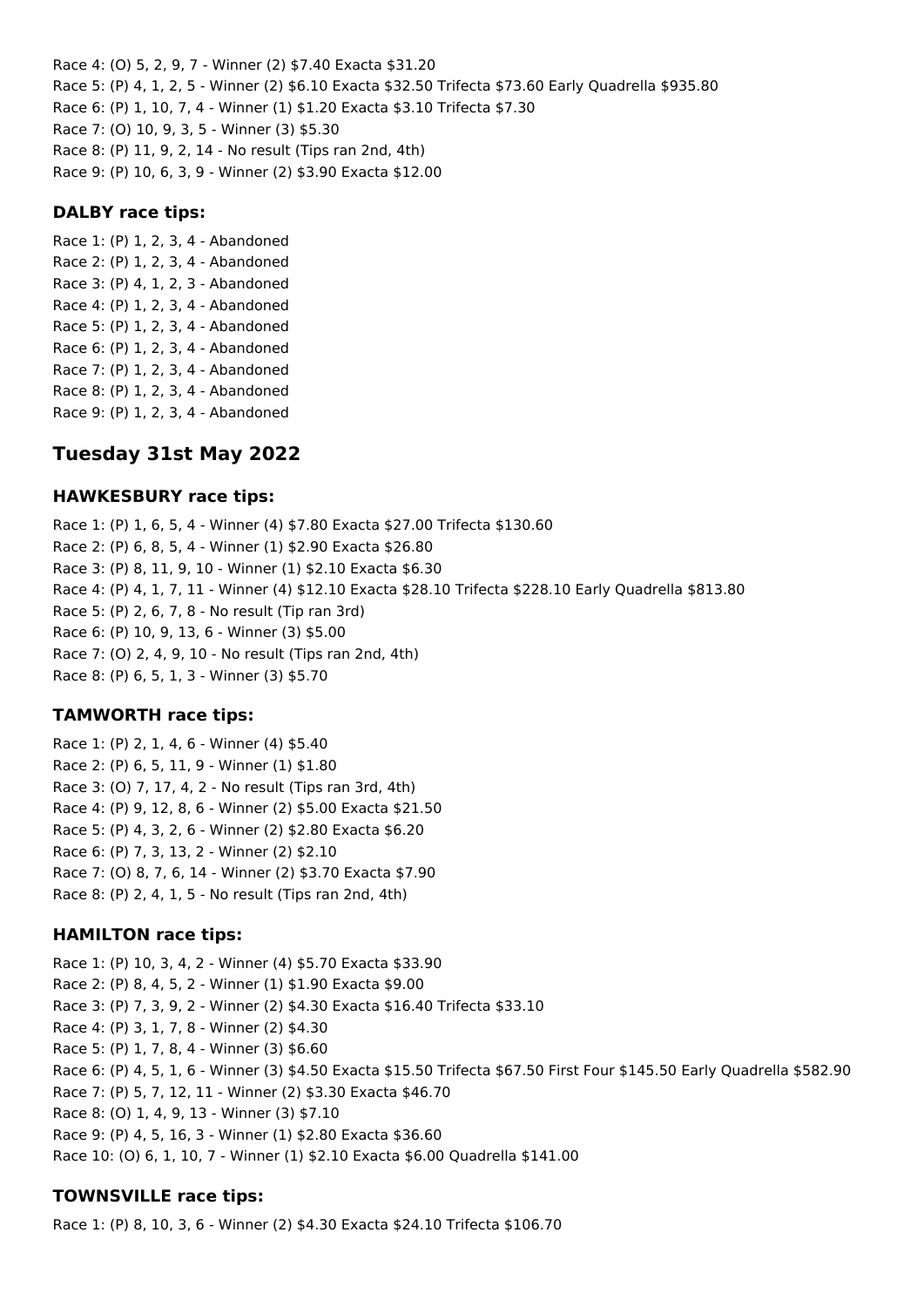Race 2: (O) 1, 5, 7, 10 - No result Race 3: (P) 5, 2, 10, 1 - No result (Tip ran 2nd) Race 4: (O) 10, 12, 3, 7 - No result (Tip ran 2nd) Race 5: (O) 4, 9, 7, 5 - Winner (2) \$4.90 Race 6: (P) 4, 7, 2, 1 - No result (Tips ran 2nd, 3rd, 4th) Race 7: (O) 2, 7, 12, 6 - No result (Tips ran 2nd, 3rd) Race 8: (O) 14, 5, 12, 10 - No result (Tip ran 2nd) Race 9: (O) 4, 5, 2, 8 - Winner (1) \$2.40 Exacta \$6.10 Trifecta \$55.40

# **Tuesday 24th May 2022**

### **HAWKESBURY race tips:**

Race 1: (P) 2, 1, 3, 5 - Winner (1) \$2.10 Exacta \$9.40 Race 2: (P) 7, 6, 2, 3 - Winner (2) \$2.30 Exacta \$4.70 Trifecta \$7.30 First Four \$11.60 Race 3: (P) 9, 8, 1, 5 - Winner (1) \$1.20 Exacta \$1.60 Trifecta \$3.20 Race 4: (P) 7, 2, 5, 4 - No result (Tips ran 2nd, 3rd, 4th) Race 5: (P) 4, 1, 7, 8 - Winner (1) \$3.30 Race 6: (P) 6, 9, 3, 8 - Winner (2) \$3.40 Race 7: (O) 2, 1, 8, 7 - Winner (4) \$5.60 Exacta \$19.40

## **MORNINGTON race tips:**

Race 1: (P) 8, 6, 4, 9 - Winner (2) \$5.10 Exacta \$49.10 Trifecta \$249.30 Race 2: (P) 3, 8, 9, 7 - Winner (1) \$1.30 Race 3: (P) 2, 6, 12, 8 - Winner (1) \$1.50 Exacta \$3.80 Trifecta \$21.80 Race 4: (P) 10, 5, 9, 12 - Winner (3) \$1.60 Exacta \$3.00 Trifecta \$21.90 Early Quadrella \$32.40 Race 5: (P) 2, 4, 1, 5 - No result (Tips ran 2nd, 3rd) Race 6: (P) 2, 9, 7, 4 - Winner (2) \$3.10 Exacta \$9.50 Trifecta \$30.80 Race 7: (P) 4, 1, 2, 3 - No result (Tips ran 2nd, 3rd) Race 8: (O) 2, 12, 6, 10 - No result (Tip ran 2nd)

## **CHINCHILLA race tips:**

Race 1: (P) 1, 2, 3, 4 - Abandoned Race 2: (P) 11, 1, 2, 3 - Abandoned Race 3: (P) 2, 1, 3, 4 - Abandoned Race 4: (P) 6, 1, 2, 3 - Abandoned Race 5: (P) 7, 1, 2, 3 - Abandoned Race 6: (P) 1, 2, 3, 4 - Abandoned Race 7: (P) 7, 1, 2, 3 - Abandoned Race 8: (P) 5, 1, 2, 3 - Abandoned

# **Tuesday 17th May 2022**

## **KEMBLA GRANGE race tips:**

Race 1: (P) 1, 2, 7, 8 - Abandoned Race 2: (P) 1, 5, 6, 3 - Abandoned Race 3: (P) 4, 3, 8, 2 - Abandoned Race 4: (O) 13, 1, 7, 3 - Abandoned Race 5: (P) 2, 7, 5, 3 - Abandoned Race 6: (P) 2, 9, 1, 14 - Abandoned

## **PORT MACQUARIE race tips:**

Race 1: (O) 14, 2, 7, 5 - No result (Tip ran 2nd) Race 2: (O) 11, 13, 15, 14 - Winner (1) \$2.80 Race 3: (P) 14, 16, 12, 4 - Winner (1) \$2.60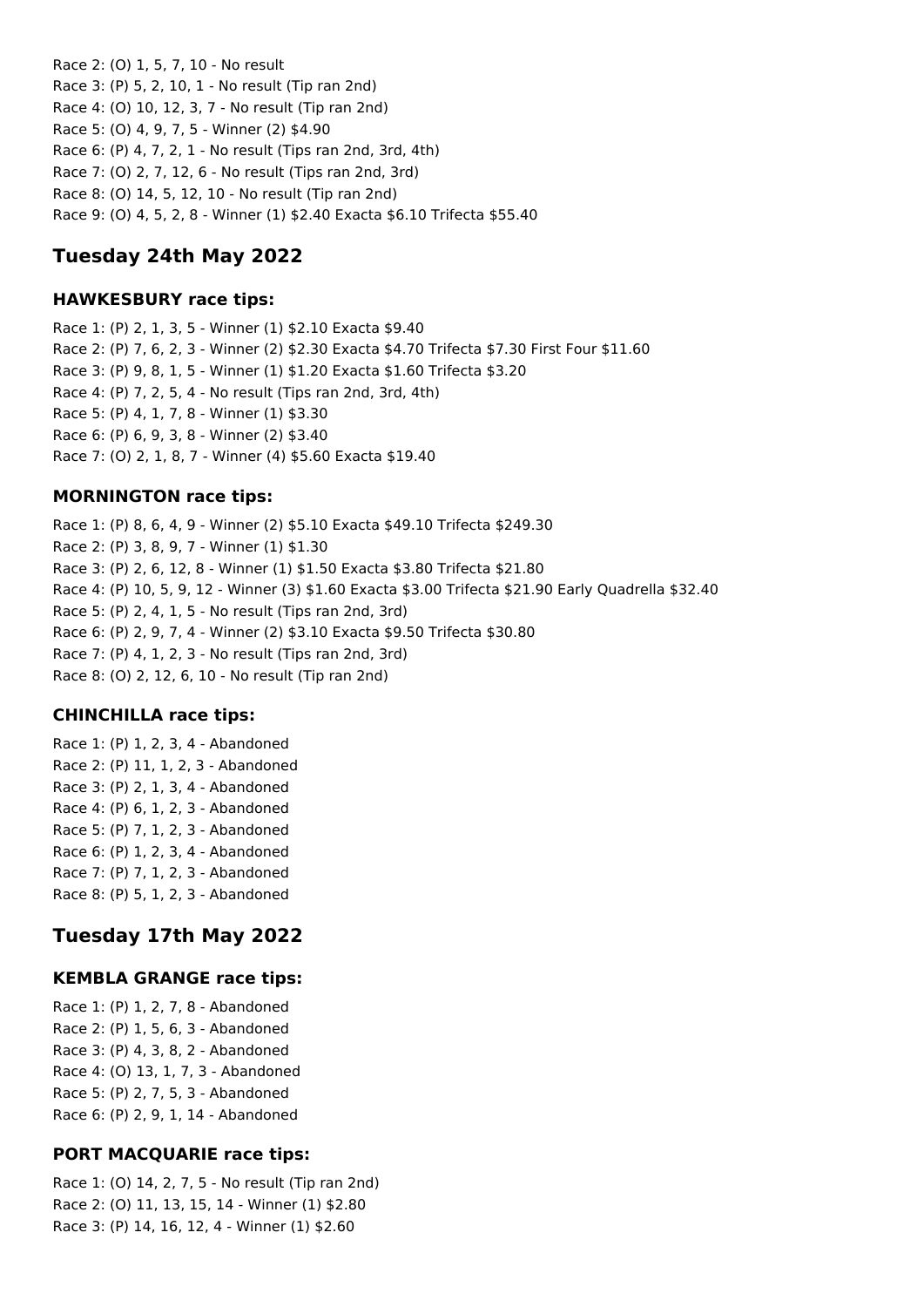Race 4: (P) 10, 2, 4, 1 - Winner (2) \$3.40 Exacta \$18.60 Race 5: (P) 7, 4, 5, 13 - Winner (3) \$5.20 Race 6: (P) 5, 9, 12, 6 - Winner (3) \$7.20 Exacta \$26.40 Race 7: (O) 6, 2, 14, 5 - No result (Tip ran 2nd)

## **MOE race tips:**

Race 1: (P) 4, 7, 3, 2 - Winner (4) \$5.00 Exacta \$23.00 Trifecta \$49.90 First Four \$84.80 Race 2: (O) 13, 4, 8, 10 - No result (Tips ran 2nd, 4th) Race 3: (P) 5, 11, 1, 6 - No result (Tip ran 4th) Race 4: (P) 10, 8, 9, 4 - Winner (3) \$3.10 Exacta \$8.20 Race 5: (O) 6, 7, 4, 11 - Winner (3) \$5.70 Exacta \$37.60 Trifecta \$267.10 Race 6: (P) 8, 4, 5, 1 - No result (Tips ran 2nd, 3rd, 4th) Race 7: (O) 5, 8, 1, 3 - No result (Tips ran 2nd, 4th) Race 8: (O) 4, 10, 15, 2 - No result (Tips ran 2nd, 3rd)

# **TOOWOOMBA race tips:**

Race 1: (P) 3, 1, 4, 2 - Winner (3) \$4.50 Exacta \$15.30 Trifecta \$27.90 Race 2: (P) 1, 6, 3, 4 - Winner (4) \$2.20 Exacta \$5.70 Trifecta \$12.30 First Four \$9.50 Race 3: (P) 6, 3, 4, - Winner (2) \$1.60 Exacta \$3.80 Trifecta \$7.10 Race 4: (P) 9, 2, 7, 4 - Winner (1) \$1.40 Exacta \$6.20 Early Quadrella \$35.90 Race 5: (O) 10, 9, 13, 5 - No result (Tips ran 2nd, 3rd) Race 6: (P) 3, 4, 12, 10 - Winner (1) \$3.00 Race 7: (P) 3, 5, 2, 11 - Winner (3) \$6.90 Race 8: (P) 6, 8, 7, 1 - No result (Tip ran 3rd)

# **GOULBURN race tips:**

Race 1: (P) 7, 3, 9, 10 - No result (Tips ran 2nd, 3rd, 4th) Race 2: (P) 1, 7, 3, 10 - Winner (2) \$2.70 Exacta \$5.80 Trifecta \$19.50 Race 3: (P) 5, 4, 3, 7 - Winner (1) \$3.10 Exacta \$23.40 Race 4: (P) 7, 4, 10, 3 - Winner (2) \$2.20 Exacta \$25.60 Trifecta \$35.60 Race 5: (P) 2, 6, 8, 7 - Winner (2) \$4.70 Race 6: (P) 2, 4, 11, 3 - No result

# **Tuesday 10th May 2022**

# **GOULBURN race tips:**

Race 1: (P) 1, 2, 5, 8 - Winner (2) \$2.70 Race 2: (P) 1, 8, 4, 5 - Winner (3) \$4.40 Exacta \$28.30 Race 3: (P) 6, 7, 8, 4 - Winner (2) \$4.00 Race 4: (P) 1, 2, 3, 5 - Winner (4) \$4.70 Exacta \$10.20 Trifecta \$50.30 First Four \$74.70 Early Quadrella \$373.10 Race 5: (P) 3, 11, 7, 8 - Winner (4) \$8.70 Exacta \$48.20 Trifecta \$173.00 First Four \$262.60 Race 6: (P) 6, 7, 11, 3 - Winner (3) \$4.90 Exacta \$31.70 Race 7: (P) 6, 2, 4, 9 - No result (Tips ran 2nd, 3rd) Race 8: (P) 8, 2, 3, 10 - Winner (3) \$5.70 Exacta \$9.60 Trifecta \$42.20

# **SALE race tips:**

Race 1: (P) 4, 3, 8, 6 - Winner (1) \$1.20 Exacta \$4.50 Trifecta \$17.60 First Four \$45.10 Race 2: (P) 3, 2, 9, 6 - No result (Tips ran 2nd, 3rd) Race 3: (P) 5, 1, 3, 9 - Winner (2) \$2.70 Exacta \$9.20 Trifecta \$31.30 Race 4: (P) 10, 8, 3, 1 - Winner (4) \$6.10 Exacta \$17.20 Trifecta \$96.80 Race 5: (P) 5, 1, 8, 3 - Winner (2) \$3.20 Exacta \$20.50 Race 6: (O) 5, 7, 3, 2 - Winner (1) \$2.80 Exacta \$20.70 Race 7: (O) 2, 7, 11, 5 - Winner (2) \$3.10 Race 8: (P) 4, 8, 9, 7 - Winner (2) \$5.40 Quadrella \$256.00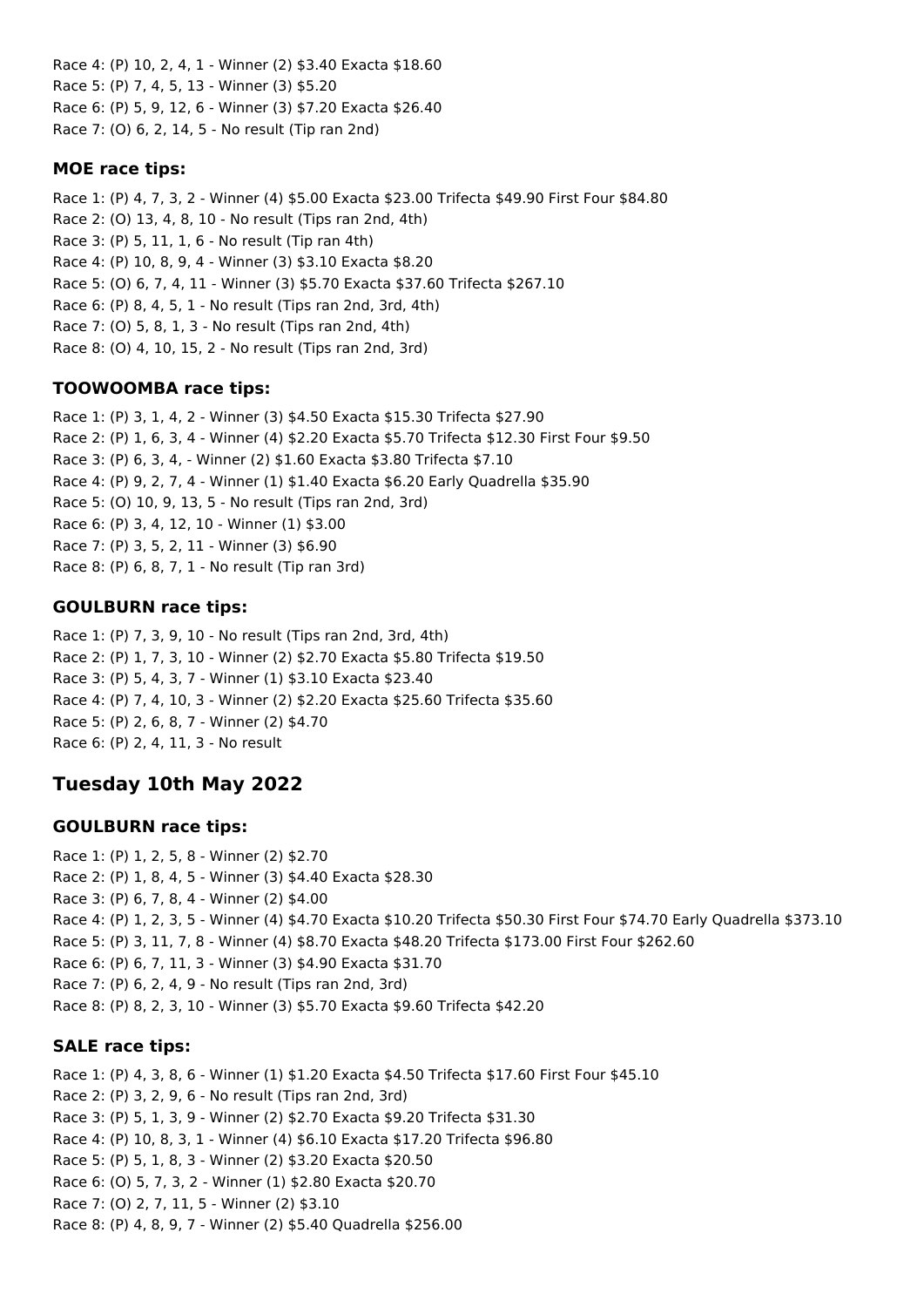#### **MACKAY race tips:**

Race 1: (P) 1, 6, 2, 5 - Winner (1) \$1.10 Exacta \$3.70 Trifecta \$6.30 First Four \$11.30 Race 2: (P) 3, 1, 5, 4 - Winner (2) \$5.30 Exacta \$21.70 Trifecta \$107.00 First Four \$182.00 Race 3: (P) 8, 6, 5, 2 - Winner (1) \$4.90 Exacta \$14.70 Trifecta \$69.40 First Four \$119.10 Race 4: (P) 1, 6, 2, 4 - Winner (1) \$4.20 Exacta \$23.10 Trifecta \$89.60 Early Quadrella \$127.60 Race 5: (O) 3, 13, 4, 5 - No result (Tips ran 2nd, 3rd) Race 6: (P) 2, 7, 5, 4 - Winner (1) \$2.60 Exacta \$14.40 Race 7: (P) 6, 10, 2, 16 - No result (Tips ran 2nd, 3rd)

# **Tuesday 3rd May 2022**

#### **KEMBLA GRANGE race tips:**

Race 1: (P) 1, 6, 4, 2 - Winner (1) \$1.80 Exacta \$9.10 Trifecta \$19.20 Race 2: (P) 2, 1, 4, 9 - Winner (4) \$5.70 Exacta \$16.00 Race 3: (O) 7, 8, 5, 6 - Winner (2) \$6.50 Exacta \$31.40 Race 4: (P) 4, 3, 5, 7 - Winner (1) \$2.60 Exacta \$10.80 Early Quadrella \$175.00 Race 5: (P) 8, 3, 2, 5 - Winner (2) \$4.90 Exacta \$11.00 Trifecta \$39.50 First Four \$126.00 Race 6: (P) 3, 4, 5, 10 - No result (Tip ran 2nd)

#### **COWRA race tips:**

Race 1: (P) 6, 1, 4, 7 - Winner (3) \$13.50 Exacta \$37.20 Trifecta \$71.80 First Four \$170.60 Race 2: (P) 7, 2, 1, 10 - Winner (3) \$8.70 Exacta \$14.00 Trifecta \$101.30 First Four \$217.90 Race 3: (P) 2, 7, 3, 5 - Winner (3) \$4.80 Exacta \$30.20 Trifecta \$48.70 Race 4: (P) 5, 1, 7, 4 - Winner (2) \$2.20 Early Quadrella \$2,528.80 Race 5: (P) 2, 4, 3, 5 - Winner (1) \$2.20 Exacta \$5.30 Trifecta \$11.10 Race 6: (P) 8, 6, 12, 1 - No result (Tips ran 2nd, 3rd, 4th) Race 7: (P) 9, 4, 10, 2 - No result (Tips ran 2nd, 4th)

#### **WARRNAMBOOL race tips:**

Race 1: (P) 6, 8, 1, 5 - No result (Tip ran 3rd) Race 2: (P) 2, 7, 6, 1 - Winner (1) \$2.40 Exacta \$17.50 Race 3: (P) 4, 6, 5, 10 - Winner (2) \$6.30 Race 4: (P) 3, 5, 7, 8 - Winner (4) \$6.20 Exacta \$38.30 Race 5: (P) 4, 8, 1, 3 - Winner (1) \$1.90 Exacta \$8.90 Race 6: (P) 5, 4, 3, 1 - Winner (1) \$3.10 Exacta \$11.20 Early Quadrella \$415.90 Race 7: (P) 8, 9, 5, 13 - No result (Tip ran 2nd) Race 8: (P) 1, 2, 3, 4 - Winner (2) \$3.60 Exacta \$12.40 Race 9: (O) 7, 12, 3, 8 - Winner (4) \$14.90 Race 10: (O) 19, 15, 3, 10 - Winner (1) \$6.00

#### **WARWICK race tips:**

Race 1: (P) 7, 3, 5, 6 - Winner (2) \$4.50 Exacta \$8.50 Trifecta \$47.70 Race 2: (P) 1, 9, 10, 4 - Winner (1) \$2.20 Exacta \$3.10 Trifecta \$25.80 First Four \$92.40 Race 3: (P) 1, 3, 5, 10 - No result (Tips ran 3rd, 4th) Race 4: (O) 6, 8, 3, 2 - No result (Tips ran 2nd, 4th) Race 5: (P) 1, 10, 5, 3 - No result (Tips ran 3rd, 4th) Race 6: (P) 1, 7, 3, 2 - No result (Tip ran 3rd) Race 7: (O) 3, 8, 11, 7 - Winner (1) \$1.70 Exacta \$13.90 Trifecta \$64.80 Race 8: (O) 10, 7, 2, 5 - Winner (2) \$11.00 Exacta \$47.00

## **Tuesday 26th April 2022**

### **NOWRA race tips:**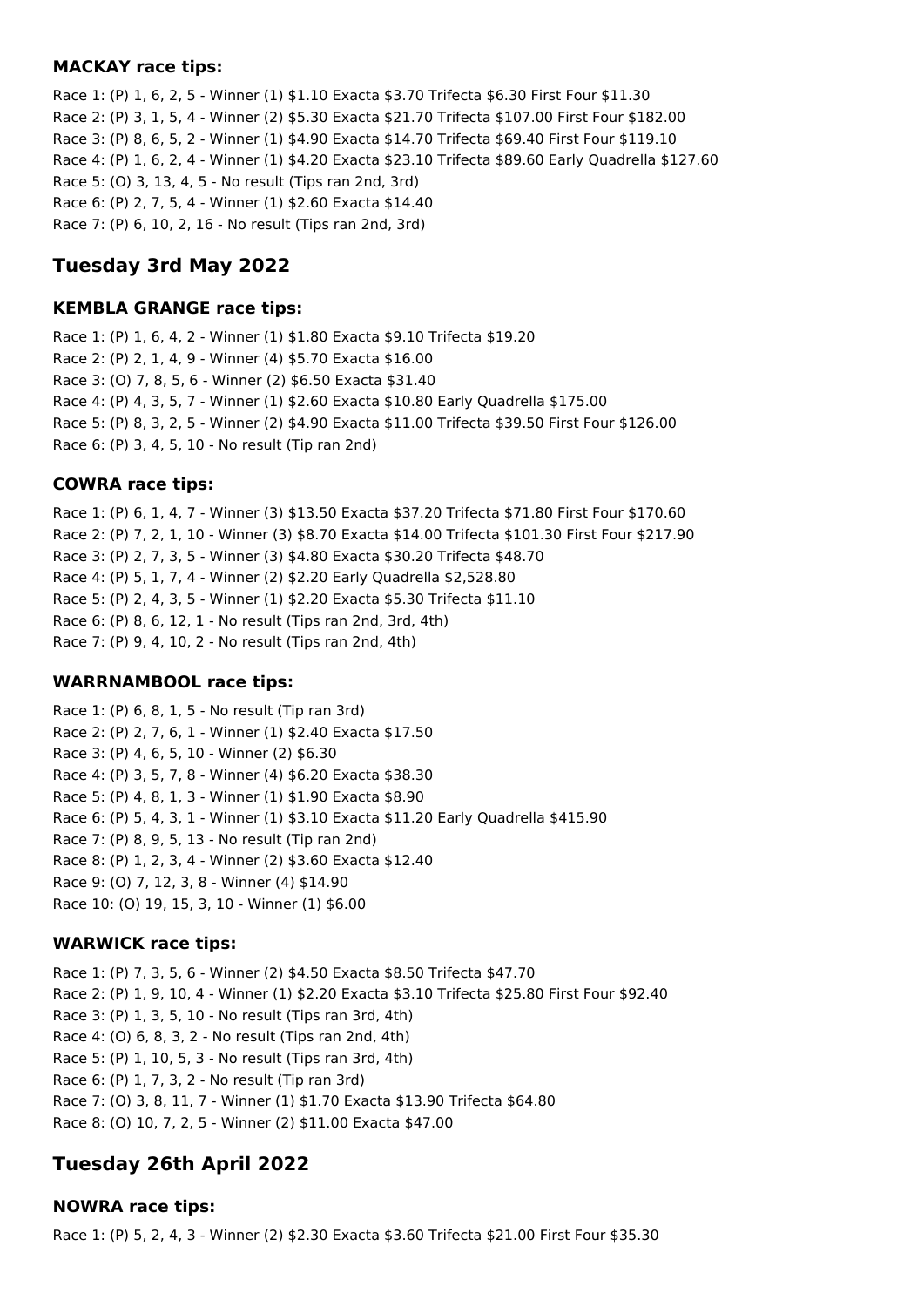Race 2: (P) 8, 4, 2, 5 - No result (Tips ran 3rd, 4th) Race 3: (P) 1, 2, 6, 3 - Winner (1) \$2.80 Race 4: (P) 5, 2, 3, 8 - Winner (1) \$3.00 Exacta \$7.50 Trifecta \$20.30 Race 5: (P) 5, 11, 4, 1 - Winner (2) \$2.20 Race 6: (P) 4, 3, 8, 7 - Winner (3) \$6.50 Race 7: (P) 7, 5, 10, 1 - Winner (1) \$6.20 Quadrella \$537.50

### **MILDURA race tips:**

Race 1: (P) 3, 1, 9, 4 - Winner (1) \$1.70 Exacta \$4.90 Race 2: (P) 8, 6, 9, 1 - Winner (2) \$2.60 Exacta \$11.10 Trifecta \$15.20 Race 3: (P) 8, 13, 7, 10 - Winner (1) \$2.10 Exacta \$12.70 Race 4: (P) 9, 10, 7, 4 - No result (Tips ran 2nd, 3rd) Race 5: (P) 10, 7, 2, 9 - Winner (3) \$3.40 Exacta \$9.80 Race 6: (O) 4, 8, 11, 2 - No result (Tips ran 2nd, 4th) Race 7: (P) 9, 8, 4, 2 - Winner (1) \$2.30 Exacta \$6.70 Trifecta \$27.60 First Four \$67.30 Race 8: (P) 7, 3, 10, 2 - Winner (2) \$5.70 Exacta \$28.90

# **Tuesday 19th April 2022**

#### **COFFS HARBOUR race tips:**

Race 1: (P) 1, 4, 3, 5 - Abandoned Race 2: (P) 2, 3, 1, 5 - Abandoned Race 3: (P) 4, 1, 5, 2 - Abandoned Race 4: (P) 1, 6, 8, 5 - Abandoned Race 5: (P) 1, 6, 5, 3 - Abandoned Race 6: (O) 3, 5, 13, 9 - Abandoned Race 7: (P) 10, 1, 6, 7 - Abandoned Race 8: (P) 3, 2, 1, 10 - Abandoned

## **GEELONG race tips:**

Race 1: (P) 9, 1, 5, 3 - Winner (1) \$3.00 Race 2: (P) 10, 3, 1, 2 - Winner (2) \$3.10 Exacta \$8.10 Trifecta \$11.60 First Four \$15.90 Race 3: (P) 10, 1, 9, 4 - Winner (2) \$3.50 Race 4: (P) 2, 1, 14, 12 - Winner (2) \$2.80 Early Quadrella \$109.20 Race 5: (P) 8, 5, 9, 6 - Winner (1) \$2.00 Exacta \$7.10 Trifecta \$17.30 Race 6: (O) 6, 5, 14, 9 - No result (Tip ran 2nd) Race 7: (P) 10, 15, 14, 5 - Winner (1) \$3.10 Exacta \$12.50 Race 8: (P) 3, 5, 8, 2 - Winner (1) \$3.70 Exacta \$11.60 Trifecta \$33.70 First Four \$79.60

# **Tuesday 12th April 2022**

## **KEMBLA GRANGE race tips:**

Race 1: (P) 2, 1, 4, 3 - Abandoned Race 2: (P) 3, 5, 8, 9 - Abandoned Race 3: (P) 6, 1, 4, 3 - Abandoned Race 4: (P) 1, 7, 2, 3 - Abandoned Race 5: (O) 5, 12, 13, 10 - Abandoned Race 6: (P) 9, 8, 7, 6 - Abandoned

## **ARMIDALE race tips:**

Race 1: (P) 2, 7, 6, 9 - No result (Tips ran 2nd, 3rd, 4th) Race 2: (O) 11, 3, 4, 8 - Winner (4) \$17.80 Exacta \$105.20 Trifecta \$1,086.00 First Four \$2,206.10 Race 3: (P) 12, 11, 3, 9 - Winner (1) \$2.90 Exacta \$21.70 Trifecta \$70.30 Race 4: (P) 2, 7, 9, 3 - Winner (4) \$5.50 Exacta \$55.40 Trifecta \$168.30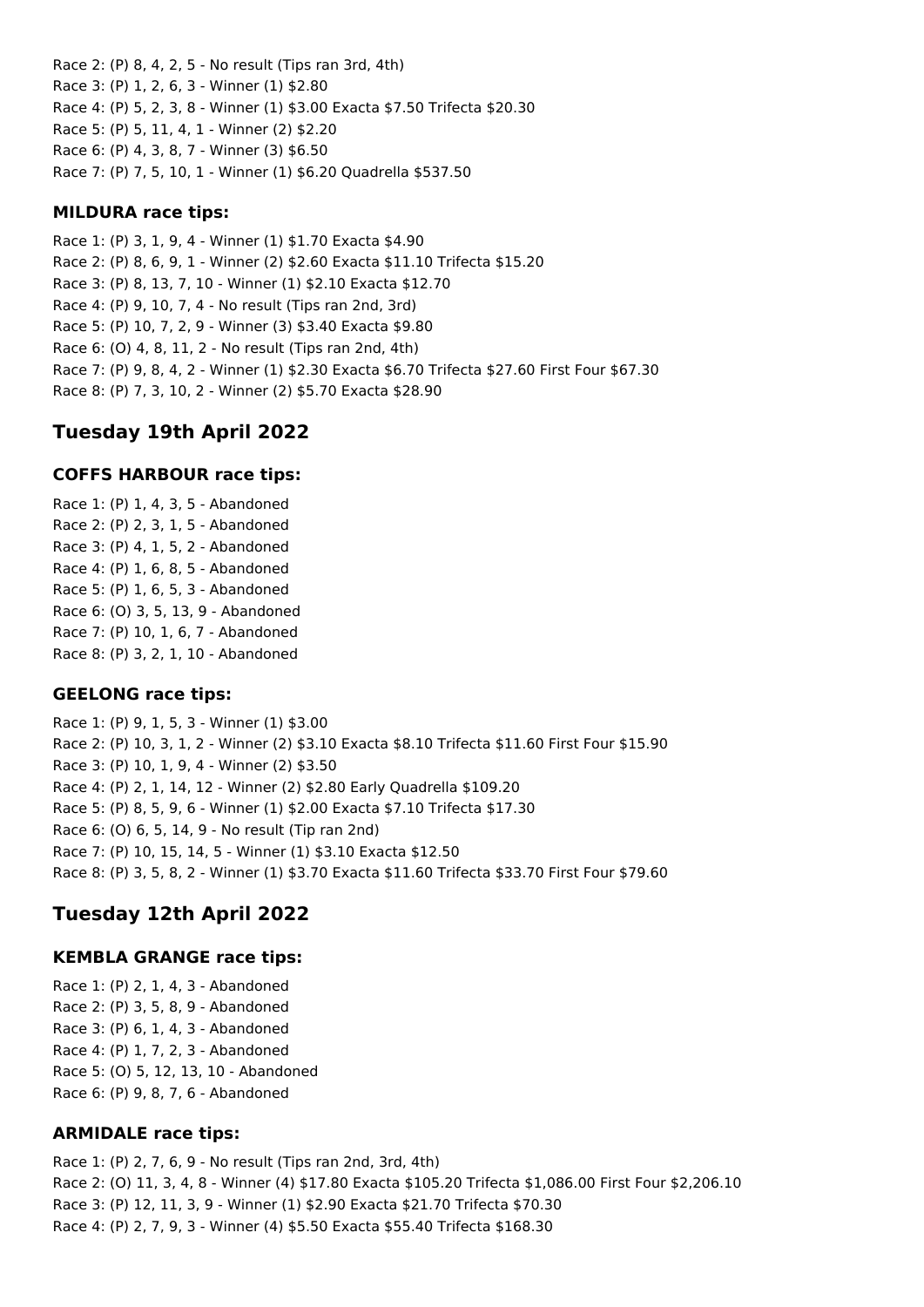Race 5: (O) 5, 10, 13, 1 - Winner (1) \$6.40 Race 6: (O) 15, 3, 13, 4 - Winner (1) \$2.80 Exacta \$7.40 Race 7: (P) 3, 2, 1, 5 - Winner (1) \$3.90 Exacta \$31.30 Trifecta \$68.90 Quadrella \$686.80

## **BENALLA race tips:**

Race 1: (P) 10, 7, 12, 9 - Winner (3) \$1.60 Exacta \$7.70 Race 2: (P) 6, 1, 5, 2 - Winner (1) \$1.30 Exacta \$3.50 Trifecta \$6.40 Race 3: (P) 7, 10, 2, 4 - Winner (1) \$3.60 Exacta \$14.30 Race 4: (P) 10, 7, 2, 1 - Winner (1) \$3.70 Exacta \$18.20 Trifecta \$30.50 First Four \$124.30 Early Quadrella \$39.10 Race 5: (P) 4, 2, 5, 1 - Winner (4) \$12.00 Exacta \$81.40 Race 6: (P) 4, 7, 1, 6 - Winner (3) \$5.30 Race 7: (P) 1, 5, 10, 4 - Winner (2) \$3.70 Race 8: (P) 3, 5, 6, 8 - Winner (4) \$7.00 Exacta \$42.20 Quadrella \$2,468.10

# **MACKAY race tips:**

Race 1: (P) 3, 2, 7, 4 - Winner (1) \$1.50 Exacta \$2.00 Trifecta \$4.60 First Four \$10.50 Race 2: (P) 6, 3, 10, 7 - Winner (3) \$10.10 Exacta \$31.70 Trifecta \$137.00 Race 3: (P) 4, 6, 2, 3 - Winner (1) \$1.20 Exacta \$3.00 Trifecta \$9.30 Race 4: (P) 3, 5, 4, 1 - Winner (1) \$2.00 Exacta \$5.20 Trifecta \$4.00 Early Quadrella \$70.00 Race 5: (O) 1, 6, 4, 10 - No result (Tips ran 2nd, 4th) Race 6: (O) 8, 1, 5, 2 - No result (Tip ran 2nd)

# **Tuesday 5th April 2022**

# **HAWKESBURY race tips:**

Race 1: (P) 3, 5, 7, 4 - Winner (1) \$1.60 Exacta \$13.50 Race 2: (P) 4, 1, 6, 3 - Winner (1) \$2.40 Race 3: (P) 6, 1, 8, 10 - Winner (1) \$2.80 Race 4: (P) 1, 9, 4, 8 - Winner (3) \$8.30 Early Quadrella \$192.10 Race 5: (P) 3, 4, 9, 7 - No result (Tips ran 2nd, 3rd) Race 6: (P) 8, 4, 12, 7 - Winner (1) \$1.80 Exacta \$7.80 Race 7: (P) 2, 1, 4, 9 - Winner (1) \$2.70 Exacta \$15.10 Trifecta \$42.90 First Four \$77.70

# **GRAFTON race tips:**

Race 1: (P) 7, 1, 6, 3 - Abandoned Race 2: (P) 2, 3, 9, 8 - Abandoned Race 3: (P) 4, 1, 5, 8 - Abandoned Race 4: (P) 3, 1, 5, 10 - Abandoned Race 5: (P) 7, 1, 6, 3 - Abandoned Race 6: (P) 1, 6, 2, 8 - Abandoned Race 7: (P) 9, 1, 6, 11 - Abandoned

# **BALLARAT race tips:**

Race 1: (P) 13, 3, 6, 4 - Winner (4) \$8.80 Exacta \$58.00 Trifecta \$229.70 First Four \$479.50 Race 2: (P) 10, 11, 7, 6 - Winner (1) \$1.70 Exacta \$7.80 Race 3: (P) 2, 10, 3, 12 - No result (Tips ran 2nd, 3rd) Race 4: (P) 13, 5, 4, 10 - No result (Tip ran 2nd) Race 5: (P) 7, 6, 5, 9 - Winner (1) \$3.30 Exacta \$13.00 Race 6: (P) 1, 3, 5, 2 - Winner (3) \$6.40 Race 7: (O) 11, 3, 9, 12 - Winner (1) \$1.80 Race 8: (P) 11, 6, 10, 8 - Winner (4) \$9.90 Quadrella \$1,211.10

# **TOWNSVILLE race tips:**

Race 1: (P) 3, 1, 2, 5 - Winner (1) \$1.20 Exacta \$2.40 Trifecta \$3.40 First Four \$2.10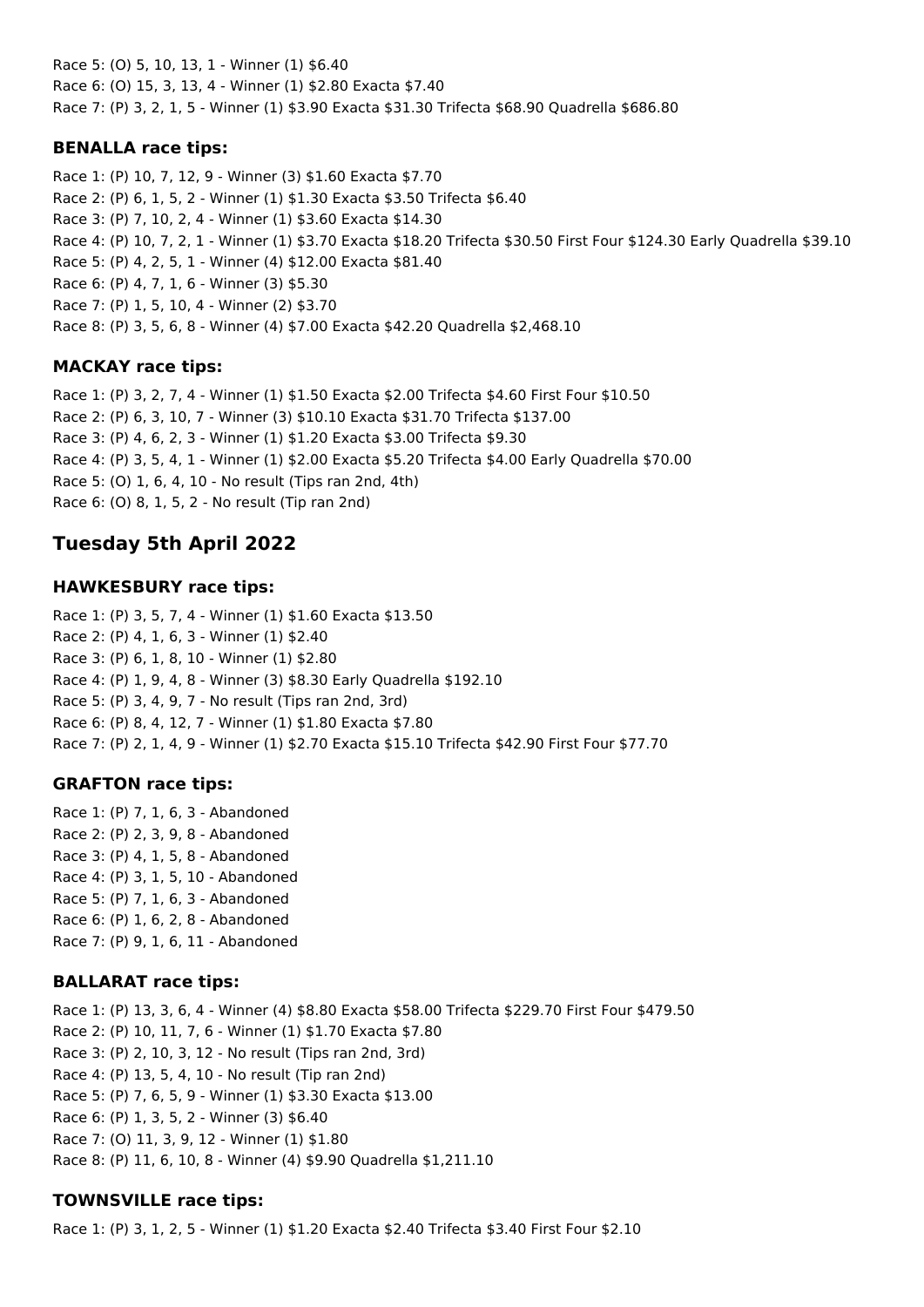Race 2: (P) 1, 3, 2, 5 - Winner (2) \$1.90 Exacta \$5.80 Trifecta \$8.00 First Four \$8.70 Race 3: (P) 2, 7, 3, 1 - Winner (2) \$2.30 Exacta \$5.50 Race 4: (P) 4, 2, 1, 6 - Winner (2) \$3.80 Early Quadrella \$25.40 Race 5: (O) 6, 4, 9, 8 - Winner (3) \$3.00 Race 6: (P) 1, 8, 7, 4 - Winner (2) \$3.30 Exacta \$6.70 Race 7: (P) 4, 9, 3, 1 - Winner (2) \$2.50 Exacta \$9.10 Trifecta \$40.70 First Four \$135.90 Quadrella \$144.20

## **Tuesday 29th March 2022**

#### **SCONE race tips:**

Race 1: (P) 1, 4, 5, 2 - Winner (1) \$1.40 Exacta \$5.20 Trifecta \$7.30 First Four \$15.60 Race 2: (P) 4, 3, 6, 7 - Winner (4) \$3.80 Exacta \$19.50 Race 3: (P) 1, 5, 2, 6 - No result (Tips ran 3rd, 4th) Race 4: (\*) 5, 8, 3, 1 - Winner (2) \$2.90 Race 5: (\*) 3, 1, 9, 6 - Winner (4) \$4.70 Exacta \$22.40 Trifecta \$33.90 Race 6: (O) 2, 3, 4, 10 - Winner (1) \$7.30 Race 7: (P) 12, 4, 7, 5 - No result (Tips ran 2nd, 3rd, 4th)

#### **WELLINGTON race tips:**

Race 1: (P) 9, 1, 8, 2 - Abandoned Race 2: (O) 5, 2, 4, 7 - Abandoned Race 3: (P) 7, 8, 4, 12 - Abandoned Race 4: (O) 7, 5, 3, 1 - Abandoned Race 5: (P) 1, 10, 4, 3 - Abandoned Race 6: (P) 5, 1, 2, 10 - Abandoned Race 6: (P) 5, 1, 2, 10 Race 7: (P) 9, 13, 2, 8 - Abandoned Race 8: (P) 4, 9, 12, 5 - Abandoned

#### **BENALLA race tips:**

Race 1: (P) 11, 2, 9, 3 - Winner (1) \$2.10 Exacta \$16.00 Trifecta \$65.20 First Four \$146.40 Race 2: (P) 13, 15, 4, 2 - Winner (4) \$5.30 Exacta \$52.70 Race 3: (P) 7, 8, 13, 6 - Winner (2) \$3.90 Exacta \$10.50 Race 4: (P) 8, 14, 4, 12 - Winner (1) \$2.70 Early Quadrella \$144.90 Race 5: (P) 4, 5, 2, 8 - Winner (1) \$4.10 Race 6: (P) 1, 7, 6, 2 - No result (Tips ran 3rd, 4th) Race 7: (O) 9, 3, 1, 12 - Winner (2) \$2.60 Exacta \$14.10 Race 8: (O) 5, 2, 10, 7 - Winner (2) \$6.30 Exacta \$60.10

#### **MACKAY race tips:**

Race 1: (P) 1, 2, 4, 3 - Winner (3) \$4.30 Exacta \$9.20 Trifecta \$42.30 First Four \$51.50 Race 2: (P) 4, 3, 1, 5 - Winner (1) \$2.20 Exacta \$4.70 Race 3: (P) 4, 5, 3, 2 - Winner (1) \$2.20 Race 4: (\*) 3, 7, 6, 1 - Winner (1) \$1.70 Early Quadrella \$98.30 Race 5: (P) 9, 5, 4, 8 - No result (Tips ran 2nd, 4th) Race 6: (P) 3, 9, 1, 8 - Winner (3) \$3.60 Exacta \$12.00 Race 7: (P) 2, 3, 7, 1 - Winner (1) \$1.60

## **Tuesday 22nd March 2022**

#### **NEWCASTLE race tips:**

Race 1: (P) 8, 4, 5, 2 - Winner (2) \$5.20 Exacta \$29.60 Trifecta \$68.50 Race 2: (P) 1, 5, 2, 4 - Winner (2) \$2.60 Exacta \$3.40 Trifecta \$16.70 First Four \$25.10 Race 3: (P) 3, 7, 6, 5 - Winner (2) \$13.30 Exacta \$65.50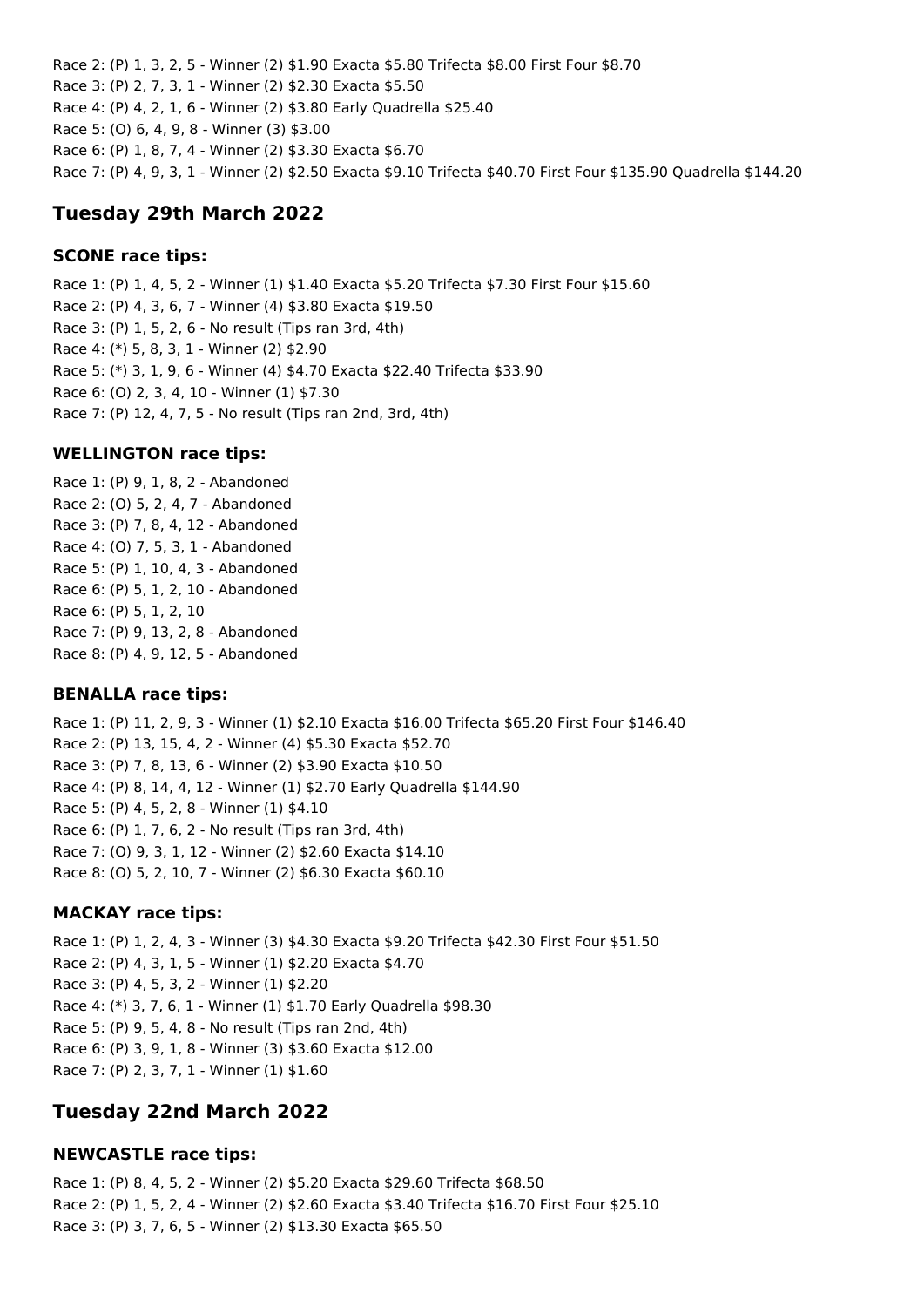Race 4: (O) 6, 3, 12, 7 - Winner (1) \$4.30 Exacta \$21.00 Early Quadrella \$1,220.80 Race 5: (P) 4, 5, 9, 8 - No result (Tip ran 3rd) Race 6: (O) 4, 12, 1, 9 - Winner (2) \$10.00 Exacta \$94.20 Race 7: (P) 1, 5, 6, 11 - Winner (3) \$6.90 Race 8: (P) 3, 2, 5, 1 - Winner (2) \$9.90 Exacta \$38.10

### **GRAFTON race tips:**

Race 1: (P) 3, 2, 4, 9 - Winner (1) \$1.80 Exacta \$7.40 Trifecta \$10.20 First Four \$16.60 Race 2: (P) 3, 1, 5, 6 - Winner (2) \$2.20 Exacta \$7.70 Trifecta \$14.60 First Four \$36.20 Race 3: (P) 9, 8, 5, 7 - Winner (4) \$14.70 Exacta \$22.10 Trifecta \$142.60 First Four \$289.10 Race 4: (P) 5, 2, 6, 11 - Winner (2) \$1.50 Exacta \$3.70 Trifecta \$13.40 Early Quadrella \$206.60 Race 5: (P) 4, 5, 7, 8 - Winner (3) \$6.80 Exacta \$27.30 Trifecta \$125.10 Race 6: (P) 7, 9, 5, 4 - No result (Tip ran 2nd) Race 7: (P) 11, 4, 1, 2 - No result (Tips ran 2nd, 3rd, 4th) Race 8: (P) 2, 3, 1, 10 - No result (Tips ran 2nd, 3rd)

### **GEELONG race tips:**

Race 1: (P) 8, 7, 9, 6 - Winner (1) \$2.20 Exacta \$4.20 Race 2: (P) 1, 3, 7, 10 - Winner (1) \$1.70 Exacta \$5.50 Race 3: (P) 3, 4, 7, 5 - Winner (2) \$8.40 Exacta \$41.20 Trifecta \$192.20 Race 4: (P) 7, 13, 2, 9 - Winner (1) \$1.90 Exacta \$4.90 Trifecta \$44.50 First Four \$215.00 Early Quadrella \$88.50 Race 5: (P) 2, 1, 8, 5 - Winner (2) \$4.30 Exacta \$10.90 Trifecta \$46.50 Race 6: (P) 7, 11, 8, 1 - Winner (2) \$1.90 Exacta \$5.80 Race 7: (P) 4, 8, 10, 6 - Winner (2) \$4.40 Exacta \$17.50 Race 8: (P) 1, 9, 5, 7 - No result (Tips ran 3rd, 4th)

### **ROCKHAMPTON race tips:**

Race 1: (P) 5, 6, 4, 2 - Winner (3) \$3.00 Race 1: (P) 5, 6, 4, 2 - Winner (3) \$3.00 Race 2: (O) 2, 5, 14, 3 - Winner (2) \$3.00 Exacta \$7.40 Race 2: (O) 2, 5, 14, 3 - Winner (2) \$3.00 Exacta \$7.40 Race 3: (P) 3, 2, 4, 1 - Winner (3) \$9.40 Exacta \$12.90 Trifecta \$70.30 First Four \$132.10 Race 3: (P) 3, 2, 4, 1 - Winner (3) \$9.40 Exacta \$12.90 Trifecta \$70.30 First Four \$132.10 Race 4: (P) 3, 6, 5, 11 - Winner (1) \$2.50 Exacta \$17.20 Race 4: (P) 3, 6, 5, 11 - Winner (1) \$2.50 Exacta \$17.20 Race 5: (O) 8, 7, 2, 5 - Winner (1) \$3.30 Exacta \$9.40 Race 5: (O) 8, 7, 2, 5 - Winner (1) \$3.30 Exacta \$9.40 Race 6: (O) 4, 2, 12, 8 - Winner (1) \$2.80 Race 6: (O) 4, 2, 12, 8 - Winner (1) \$2.80 Race 7: (P) 5, 11, 4, 2 - Winner (3) \$5.70 Exacta \$27.00 Trifecta \$57.80 Race 7: (P) 5, 11, 4, 2 - Winner (3) \$5.70 Exacta \$27.00 Trifecta \$57.80

# **Tuesday 15th March 2022**

#### **HAWKESBURY race tips:**

Race 1: (P) 5, 8, 3, 4 - Winner (1) \$1.60 Race 2: (P) 5, 2, 1, 6 - Winner (4) \$8.10 Exacta \$25.20 Trifecta \$53.70 First Four \$103.50 Race 3: (P) 7, 2, 6, 5 - Winner (3) \$6.20 Exacta \$18.30 Trifecta \$41.60 Race 4: (P) 7, 3, 5, 6 - Winner (1) \$2.00 Exacta \$11.00 Trifecta \$27.80 Early Quadrella \$325.80 Race 5: (P) 5, 9, 6, 10 - Winner (2) \$2.10 Exacta \$7.90 Trifecta \$16.90 Race 6: (P) 6, 11, 4, 9 - Winner (1) \$2.90 Exacta \$15.70 Race 7: (P) 9, 14, 6, 3 - Winner (1) \$3.90 Race 8: (P) 6, 4, 2, 1 - Winner (2) \$3.20 Exacta \$9.20 Trifecta \$41.50 Quadrella \$182.90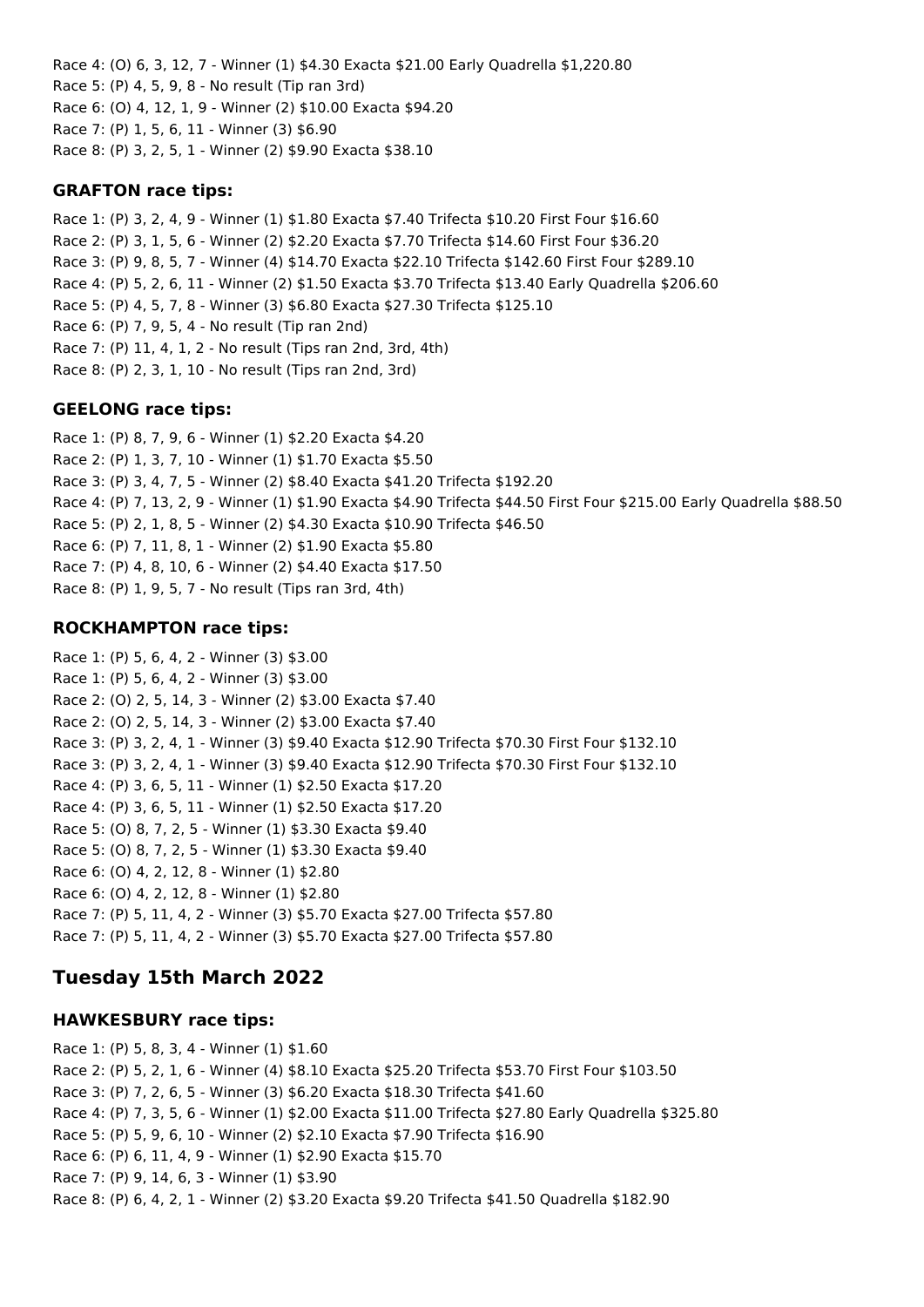#### **MOREE race tips:**

Race 1: (P) 1, 3, 12, 5 - Winner (1) \$4.20 Exacta \$14.40 Race 2: (P) 3, 2, 7, 4 - No result (Tips ran 2nd, 3rd, 4th) Race 3: (P) 1, 7, 9, 3 - Winner (4) \$8.60 Exacta \$54.90 Race 4: (O) 9, 3, 1, 11 - No result (Tips ran 2nd, 3rd) Race 5: (P) 5, 3, 7, 2 - Winner (3) \$5.20 Exacta \$18.30 Trifecta \$214.90 Race 6: (O) 8, 4, 6, 12 - No result (Tip ran 2nd) Race 7: (O) 3, 8, 2, 6 - No result (Tip ran 2nd)

### **BALLARAT race tips:**

Race 1: (P) 3, 5, 7, 9 - Winner (4) \$4.40 Exacta \$16.70 Race 2: (P) 2, 11, 10, 4 - Winner (1) \$3.00 Exacta \$8.80 Trifecta \$12.10 First Four \$30.50 Race 3: (P) 8, 6, 2, 5 - Winner (3) \$2.40 Race 4: (P) 8, 2, 14, 4 - Winner (2) \$3.40 Exacta \$7.00 Trifecta \$31.00 First Four \$88.90 Early Quadrella \$255.90 Race 5: (P) 1, 4, 2, 6 - Winner (1) \$1.90 Exacta \$12.80 Race 6: (O) 2, 9, 11, 5 - Winner (2) \$4.80 Race 7: (P) 3, 6, 9, 5 - Winner (3) \$4.60 Exacta \$20.50 Trifecta \$35.50 Race 8: (P) 1, 8, 9, 11 - Winner (2) \$3.10 Exacta \$5.50 Trifecta \$17.10 Quadrella \$192.70

### **MACKAY race tips:**

Race 1: (P) 2, 1, 3, 6 - Winner (2) \$3.60 Exacta \$4.70 Trifecta \$6.30 First Four \$20.50 Race 2: (P) 10, 11, 1, 12 - Winner (2) \$2.00 Exacta \$6.30 Race 3: (O) 3, 4, 9, 7 - Winner (2) \$3.20 Race 4: (P) 3, 7, 10, 5 - No result (Tips ran 2nd, 3rd, 4th) Race 5: (P) 4, 3, 6, 1 - Winner (1) \$3.60 Race 6: (P) 3, 1, 6, 2 - Winner (3) \$4.30 Race 7: (P) 3, 5, 6, 1 - No result (Tips ran 3rd, 4th) Race 8: (P) 6, 3, 4, 1 - Winner (2) \$1.80 Exacta \$4.90 Trifecta \$18.80 First Four \$55.80

# **Tuesday 8th March 2022**

#### **TAREE race tips:**

Race 1: (P) 1, 2, 4, 7 - Abandoned Race 2: (P) 11, 1, 2, 3 - Abandoned Race 3: (P) 1, 2, 4, 14 - Abandoned Race 4: (P) 2, 3, 1, 14 - Abandoned Race 5: (P) 1, 2, 12, 4 - Abandoned Race 6: (P) 3, 4, 9, 2 - Abandoned Race 7: (P) 2, 4, 12, 9 - Abandoned

#### **WAGGA race tips:**

Race 1: (P) 8, 3, 1, 2 - Winner (1) \$4.60 Exacta \$24.80 Race 2: (P) 2, 1, 4, 3 - Winner (3) \$7.90 Exacta \$43.30 Trifecta \$109.70 Race 3: (P) 1, 6, 2, 5 - No result (Tips ran 2nd, 4th) Race 4: (P) 6, 11, 2, 9 - Winner (1) \$1.70 Race 5: (P) 1, 2, 5, 11 - Winner (2) \$3.80 Race 6: (P) 7, 2, 14, 8 - Winner (1) \$2.50 Exacta \$6.80 Race 7: (O) 7, 12, 8, 3 - Winner (1) \$4.00 Quadrella \$70.90

#### **BALLARAT race tips:**

Race 1: (P) 1, 4, 5, 2 - Winner (1) \$1.80 Exacta \$7.90 Trifecta \$20.10 First Four \$6.50 Race 2: (P) 8, 9, 6, 13 - Winner (1) \$3.90 Exacta \$23.40 Race 3: (P) 11, 3, 5, 9 - Winner (2) \$3.30 Exacta \$21.80 Trifecta \$111.10 Race 4: (P) 4, 2, 7, 10 - Winner (4) \$19.40 Exacta \$159.90 Trifecta \$192.70 Early Quadrella \$945.10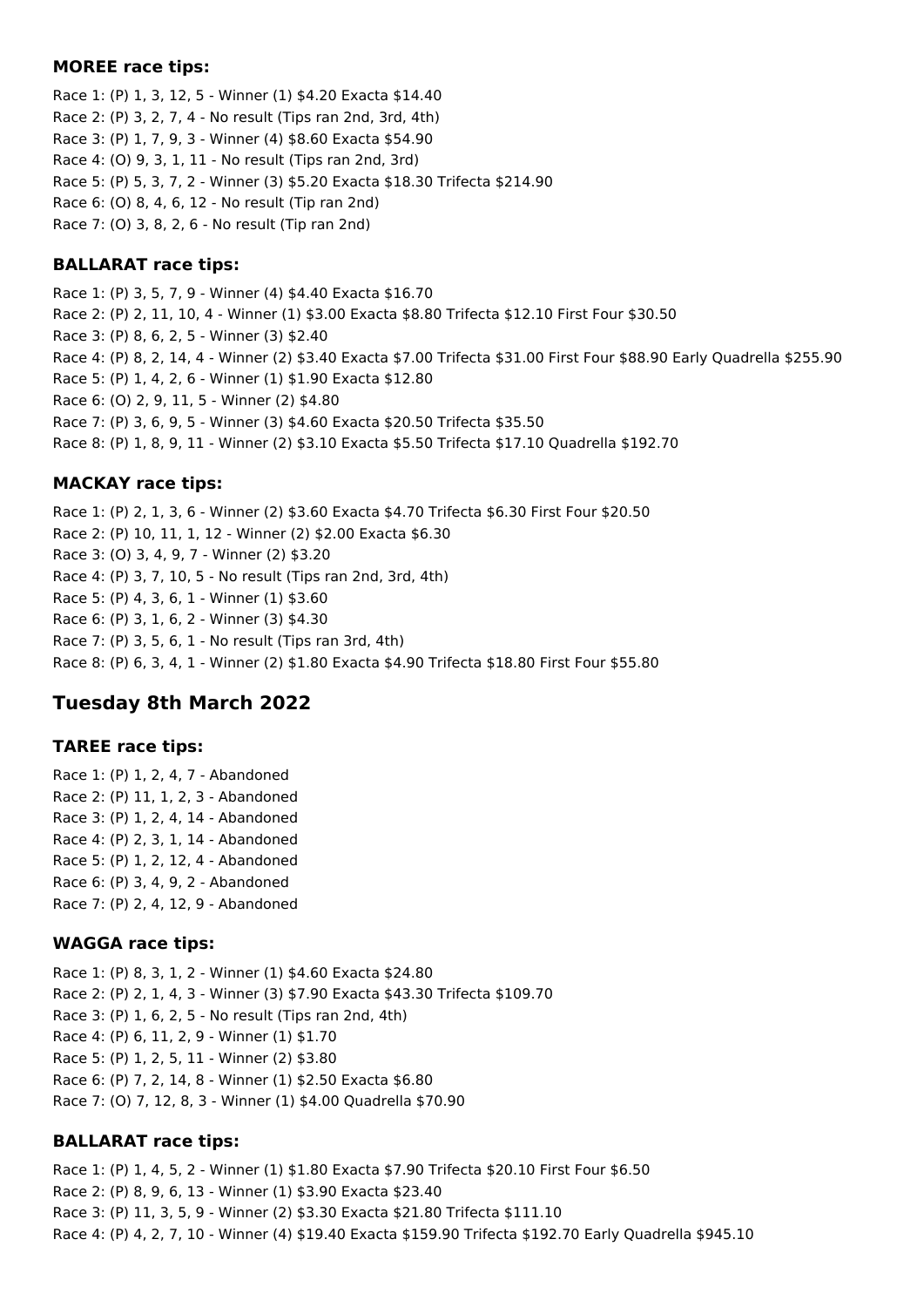Race 5: (O) 5, 7, 6, 3 - No result (Tips ran 2nd, 3rd) Race 6: (O) 11, 4, 10, 6 - Winner (1) \$2.50 Exacta \$16.20 Race 7: (P) 7, 13, 1, 2 - Winner (3) \$11.00 Race 8: (P) 5, 12, 9, 6 - No result (Tip ran 3rd)

# **CAIRNS race tips:**

Race 1: (P) 1, 2, 4, 7 - Abandoned Race 2: (P) 1, 2, 5, 3 - Abandoned Race 3: (P) 1, 2, 5, 3 - Abandoned Race 4: (P) 1, 2, 11, 12 - Abandoned Race 5: (P) 2, 4, 7, 1 - Abandoned Race 6: (P) 1, 2, 8, 9 - Abandoned

# **Tuesday 1st March 2022**

# **GOULBURN race tips:**

Race 1: (P) 5, 4, 6, 2 - Winner (2) \$3.20 Exacta \$12.60 Trifecta \$39.20 First Four \$66.40 Race 2: (P) 1, 2, 10, 11 - No result (Tips ran 2nd, 3rd, 4th) Race 3: (O) 4, 6, 11, 7 - No result (Tip ran 2nd) Race 4: (P) 6, 9, 3, 16 - No result (Tips ran 2nd, 4th) Race 5: (P) 9, 5, 7, 6 - Winner (4) \$7.70 Exacta \$18.30 Race 6: (P) 2, 5, 1, 4 - Winner (3) \$3.80 Exacta \$16.30 Race 7: (\*) 10, 17, 6, 7 - Winner (1) \$1.80

# **ARMIDALE race tips:**

Race 1: (P) 1, 7, 11, 8 - Abandoned Race 2: (P) 1, 2, 4, 3 - Abandoned Race 3: (P) 4, 2, 3, 8 - Abandoned Race 4: (P) 1, 2, 3, 4 - Abandoned Race 5: (P) 2, 1, 5, 7 - Abandoned Race 6: (P) 8, 12, 3, 2 - Abandoned Race 7: (P) 1, 8, 7, 3 - Abandoned

# **BENDIGO race tips:**

Race 1: (P) 6, 9, 3, 5 - Winner (4) \$4.80 Exacta \$16.20 Trifecta \$48.80 Race 2: (P) 7, 1, 4, 2 - Winner (2) \$4.70 Race 3: (\*) 12, 5, 4, 10 - Winner (3) \$3.50 Exacta \$7.00 Trifecta \$16.20 Race 4: (P) 10, 7, 5, 6 - Winner (1) \$2.00 Early Quadrella \$223.90 Race 5: (P) 3, 11, 5, 1 - No result (Tip ran 4th) Race 6: (P) 9, 2, 7, 1 - Winner (1) \$2.10 Race 7: (P) 3, 2, 6, 5 - Winner (1) \$1.40 Race 8: (P) 4, 2, 7, 3 - Winner (4) \$2.60 Exacta \$6.10 Trifecta \$17.70

# **SUNSHINE COAST race tips:**

Race 1: (P) 4, 10, 12, 5 - No result (Tips ran 2nd, 3rd, 4th) Race 2: (P) 4, 6, 9, 11 - Winner (1) \$2.60 Exacta \$5.00 Race 3: (P) 5, 2, 11, 3 - Winner (2) \$3.70 Exacta \$29.00 Trifecta \$119.60 First Four \$347.40 Race 4: (P) 12, 2, 10, 7 - Winner (2) \$2.40 Exacta \$8.80 Trifecta \$54.00 First Four \$101.30 Race 5: (P) 7, 1, 8, 9 - Winner (2) \$3.70 Exacta \$29.70 Trifecta \$109.60 Race 6: (P) 1, 10, 2, 11 - Winner (1) \$2.20 Exacta \$10.90 Race 7: (P) 7, 12, 13, 2 - Winner (2) \$4.50 Quadrella \$138.80

# **Tuesday 22nd February 2022**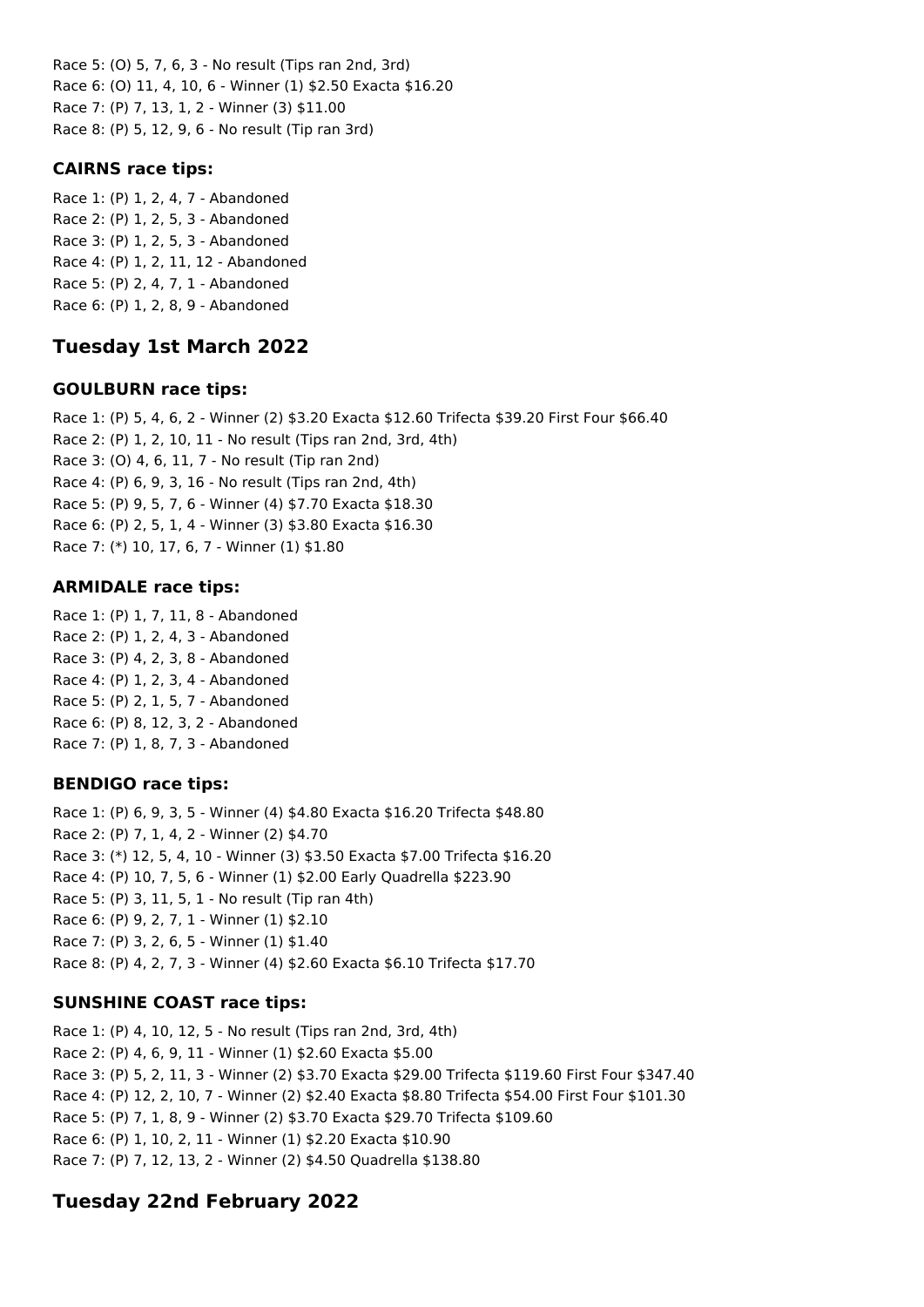### **KEMBLA GRANGE race tips:**

Race 1: (P) 1, 8, 5, 9 - Winner (3) \$5.50 Exacta \$24.80 Race 2: (\*) 2, 3, 7, 1 - No result (Tips ran 2nd, 3rd, 4th) Race 3: (P) 12, 11, 5, 2 - Winner (4) \$10.40 Exacta \$34.20 Race 4: (\*) 5, 1, 2, 11 - Winner (2) \$4.70 Exacta \$19.40 Trifecta \$38.00 Race 5: (P) 12, 1, 13, 11 - Winner (1) \$3.20 Exacta \$7.50 Trifecta \$29.20 Race 6: (O) 9, 4, 6, 12 - Winner (1) \$5.60 Race 7: (P) 3, 10, 4, 9 - Winner (1) \$3.30 Quadrella \$274.40

### **TOWNSVILLE race tips:**

Race 1: (P) 3, 7, 4, 2 - No result (Tips ran 2nd, 4th) Race 2: (P) 2, 1, 4, 3 - Winner (1) \$1.50 Exacta \$2.60 Trifecta \$6.60 First Four \$9.50 Race 3: (O) 12, 4, 1, 9 - Winner (1) \$3.00 Race 4: (P) 3, 4, 6, 1 - Winner (1) \$3.20 Exacta \$4.60 Race 5: (P) 2, 1, 3, 4 - Winner (2) \$8.10 Exacta \$11.00 Race 6: (P) 5, 3, 9, 8 - No result (Tip ran 3rd) Race 7: (P) 5, 15, 2, 7 - No result (Tips ran 2nd, 4th)

#### **STAWELL race tips:**

Race 1: (P) 3, 4, 1, 5 - Winner (1) \$2.40 Exacta \$8.90 Trifecta \$20.90 First Four \$40.40 Race 2: (P) 5, 7, 8, 2 - Winner (1) \$3.70 Exacta \$11.70 Trifecta \$19.00 First Four \$28.00 Race 3: (P) 7, 1, 5, 4 - Winner (1) \$1.40 Exacta \$2.00 Trifecta \$3.30 First Four \$4.20 Race 4: (P) 5, 2, 6, 8 - No result (Tips ran 2nd, 3rd) Race 5: (P) 1, 3, 5, 4 - Winner (3) \$5.30 Race 6: (P) 1, 5, 3, 9 - Winner (1) \$2.80 Exacta \$27.30 Race 7: (P) 2, 6, 1, 8 - Winner (1) \$1.80 Race 8: (P) 1, 8, 3, 2 - Winner (2) \$8.30 Exacta \$29.10 Quadrella \$394.50

# **Tuesday 15th February 2022**

### **WYONG race tips:**

Race 1: (P) 9, 5, 4, 1 - Winner (2) \$3.80 Exacta \$5.50 Race 2: (P) 2, 4, 11, 10 - Winner (2) \$5.90 Exacta \$24.60 Race 3: (P) 4, 8, 1, 2 - Winner (1) \$2.30 Exacta \$5.90 Trifecta \$20.80 First Four \$35.40 Race 4: (P) 7, 9, 12, 10 - Winner (1) \$2.60 Exacta \$13.20 Early Quadrella \$191.40 Race 5: (\*) 4, 3, 2, 8 - Winner (2) \$3.10 Race 6: (P) 1, 5, 6, 2 - Winner (2) \$7.70 Exacta \$53.00 Trifecta \$90.50 Race 7: (O) 4, 1, 6, 9 - No result Race 8: (P) 1, 2, 6, 5 - Winner (1) \$2.40 Exacta \$8.00

#### **SWAN HILL race tips:**

Race 1: (P) 10, 9, 6, 1 - No result (Tip ran 2nd) Race 2: (P) 4, 8, 2, 9 - Winner (1) \$2.40 Exacta \$4.70 Trifecta \$9.30 Race 3: (P) 4, 9, 2, 8 - Winner (4) \$4.00 Exacta \$8.20 Trifecta \$49.70 First Four \$54.60 Race 4: (O) 4, 7, 2, 8 - Winner (4) \$4.20 Race 5: (P) 8, 2, 3, 4 - No result (Tips ran 2nd, 3rd) Race 6: (P) 5, 2, 4, 7 - Winner (1) \$3.60 Exacta \$10.50 Race 7: (P) 2, 9, 6, 4 - Winner (1) \$2.30 Exacta \$12.50 Trifecta \$51.80 Race 8: (P) 7, 8, 4, 3 - No result (Tips ran 3rd, 4th)

#### **MACKAY race tips:**

Race 1: (P) 8, 2, 5, 7 - Winner (4) \$13.00 Race 2: (P) 8, 1, 5, 7 - Winner (2) \$4.60 Race 3: (\*) 3, 4, 2, 1 - Winner (3) \$6.30 Exacta \$8.80 Trifecta \$72.00 First Four \$101.10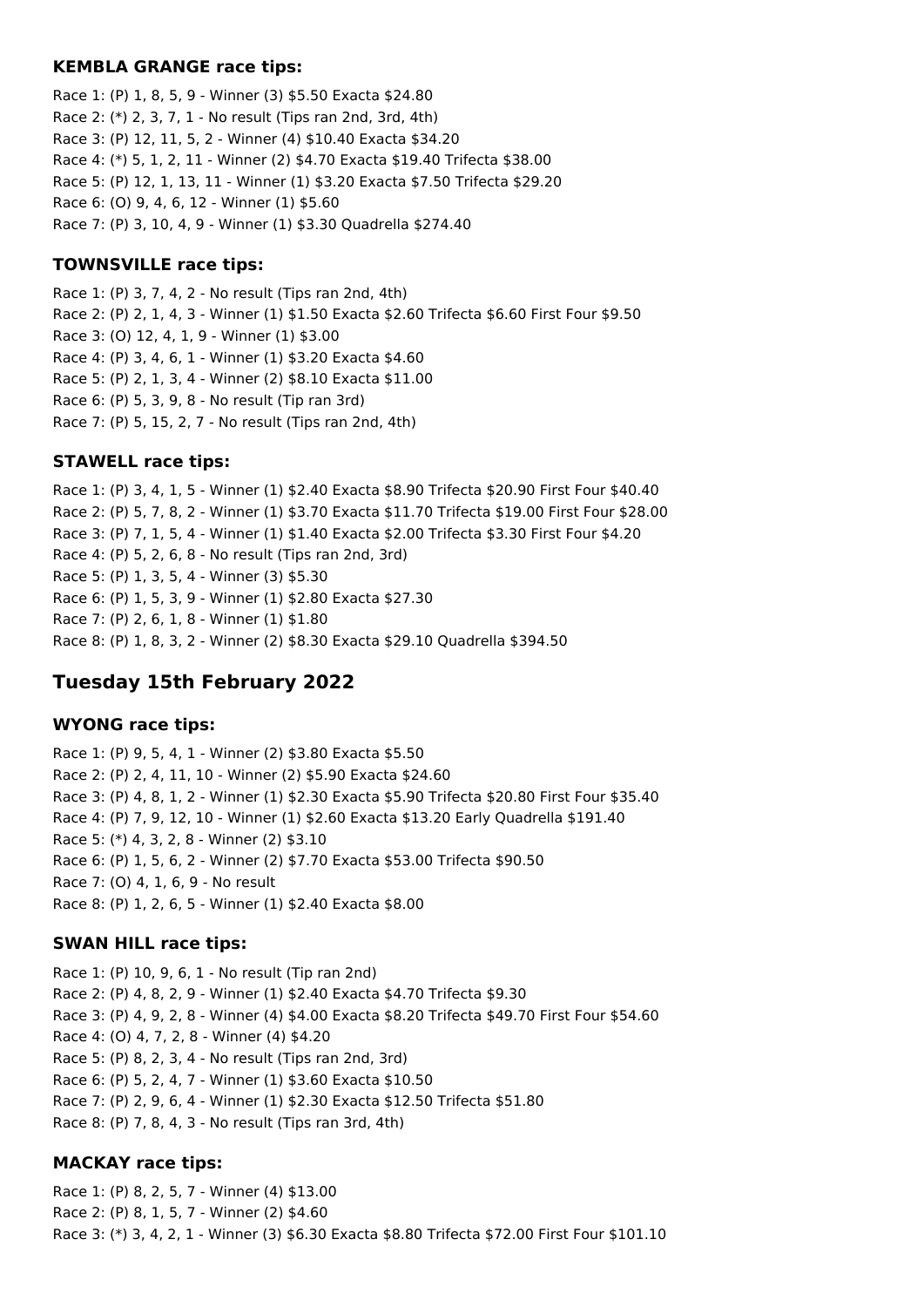Race 4: (P) 1, 3, 4, 6 - No result (Tips ran 2nd, 3rd) Race 5: (P) 3, 6, 2, 7 - Winner (1) \$1.60 Exacta \$2.80 Trifecta \$4.30 First Four \$5.00 Race 6: (P) 2, 9, 1, 8 - No result (Tips ran 3rd, 4th) Race 7: (P) 4, 6, 3, 8 - Winner (2) \$4.40 Exacta \$14.60

# **Tuesday 8th February 2022**

## **HAWKESBURY race tips:**

Race 1: (P) 1, 6, 7, 5 - Winner (1) \$3.00 Exacta \$8.80 Trifecta \$31.00 Race 2: (P) 1, 5, 8, 7 - Winner (2) \$3.20 Exacta \$7.90 Race 3: (P) 2, 5, 3, 1 - Winner (3) \$7.50 Exacta \$60.30 Trifecta \$124.00 Race 4: (P) 4, 6, 11, 12 - Winner (2) \$2.30 Early Quadrella \$185.20 Race 5: (P) 14, 12, 2, 10 - No result (Tips ran 2nd, 3rd, 4th) Race 6: (P) 5, 13, 3, 7 - No result (Tips ran 2nd, 4th) Race 7: (O) 9, 6, 2, 7 - No result (Tips ran 2nd, 4th)

## **LISMORE race tips:**

Race 1: (P) 8, 6, 5, 9 - Abandoned Race 2: (P) 2, 3, 7, 5 - Abandoned Race 3: (O) 1, 5, 7, 12 - Abandoned Race 4: (O) 10, 12, 9, 6 - Abandoned Race 5: (O) 6, 3, 10, 7 - Abandoned Race 6: (P) 9, 4, 10, 8 - Abandoned Race 7: (O) 5, 4, 8, 11 - Abandoned

### **BALLARAT race tips:**

Race 1: (P) 2, 8, 5, 1 - Winner (1) \$1.50 Exacta \$5.60 Trifecta \$13.00 Race 2: (P) 8, 3, 7, 1 - Winner (3) \$3.10 Exacta \$3.40 Trifecta \$13.40 Race 3: (O) 7, 6, 1, 3 - Winner (3) \$5.50 Race 4: (P) 9, 5, 2, 4 - Winner (3) \$8.30 Exacta \$24.50 Early Quadrella \$367.50 Race 5: (P) 1, 6, 7, 5 - Winner (2) \$2.80 Exacta \$8.50 Trifecta \$13.20 Race 6: (P) 6, 5, 4, 3 - Winner (1) \$7.50 Exacta \$40.00 Trifecta \$98.60 Race 7: (P) 5, 7, 10, 2 - Winner (3) \$8.10 Exacta \$64.70 Race 8: (O) 1, 5, 7, 12 - No result (Tips ran 2nd, 3rd, 4th)

# **Tuesday 1st February 2022**

#### **GRAFTON race tips:**

Race 1: (P) 3, 16, 7, 10 - Winner (2) \$4.20 Exacta \$22.40 Trifecta \$71.70 Race 2: (P) 1, 8, 3, 9 - Winner (1) \$2.20 Exacta \$5.90 Race 3: (P) 1, 2, 4, 5 - No result (Tips ran 2nd, 3rd, 4th) Race 4: (O) 7, 1, 8, 11 - Winner (1) \$6.60 Race 5: (P) 2, 6, 11, 14 - Winner (3) \$3.70 Race 6: (O) 1, 7, 9, 3 - No result (Tips ran 3rd, 4th) Race 7: (O) 4, 1, 5, 6 - Winner (3) \$7.80 Exacta \$82.70 Trifecta \$127.30 First Four \$1,126.60 Race 8: (P) 5, 3, 1, 11 - Winner (2) \$5.40 Exacta \$16.20 Trifecta \$43.80

## **STONY CREEK race tips:**

Race 1: (P) 3, 6, 12, 8 - Winner (4) \$4.20 Exacta \$15.60 Trifecta \$41.00 First Four \$54.50 Race 2: (P) 9, 16, 11, 6 - Winner (4) \$6.30 Exacta \$30.70 Race 3: (P) 5, 6, 11, 9 - No result (Tips ran 2nd, 4th) Race 4: (P) 12, 8, 4, 5 - Winner (2) \$2.90 Exacta \$5.90 Race 5: (P) 1, 4, 7, 10 - Winner (2) \$4.20 Race 6: (P) 3, 4, 11, 1 - Winner (1) \$2.70 Exacta \$10.60 Trifecta \$31.40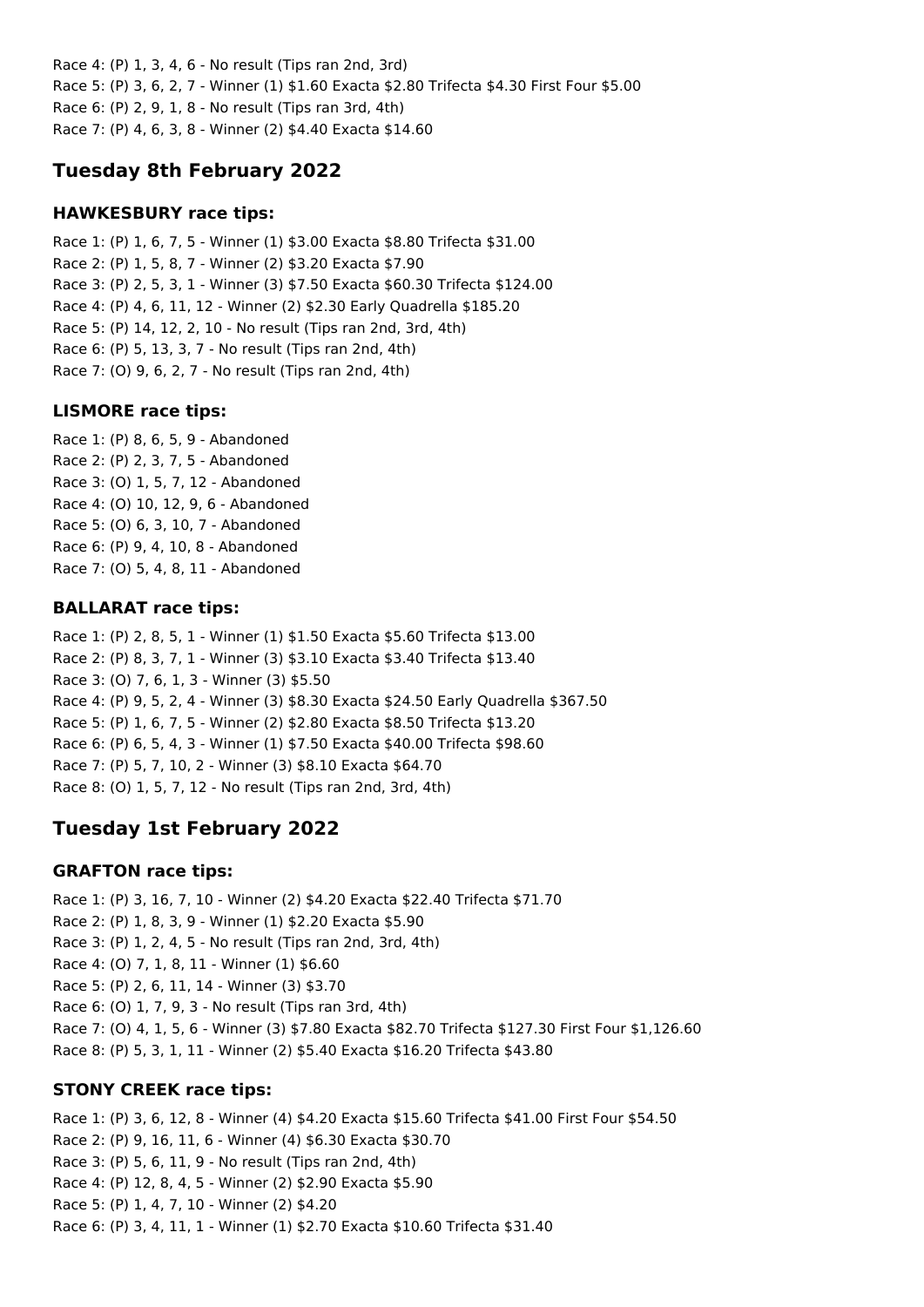Race 7: (O) 2, 8, 1, 3 - No result (Tip ran 2nd) Race 8: (P) 8, 11, 3, 7 - No result (Tips ran 2nd, 3rd)

## **BOWEN race tips:**

Race 1: (P) 5, 1, 2, 8 - Winner (1) \$1.80 Exacta \$4.90 Race 2: (O) 11, 10, 1, 6 - Winner (1) \$1.80 Exacta \$2.30 Race 3: (P) 3, 5, 2, 4 - Winner (2) \$4.90 Exacta \$13.20 Race 4: (P) 5, 1, 7, 3 - Winner (1) \$1.20 Early Quadrella \$25.40 Race 5: (P) 3, 7, 2, 1 - No result (Tips ran 2nd, 3rd, 4th) Race 6: (P) 5, 1, 4, 3 - Winner (2) \$1.80 Exacta \$5.20 Race 7: (O) 7, 1, 3, 6 - Winner (1) \$3.70 Exacta \$14.10 Race 8: (P) 13, 6, 9, 1 - Winner (2) \$3.70

# **Tuesday 25th January 2022**

# **BATHURST race tips:**

Race 1: (P) 1, 12, 5, 8 - No result (Tips ran 3rd, 4th) Race 2: (P) 5, 11, 10, 3 - Winner (2) \$3.30 Exacta \$12.90 Race 3: (P) 11, 9, 8, 10 - Winner (2) \$2.40 Exacta \$5.90 Race 4: (P) 5, 15, 1, 8 - No result (Tips ran 2nd, 3rd, 4th) Race 5: (P) 4, 5, 6, 2 - Winner (1) \$1.30 Exacta \$2.60 Trifecta \$8.70 Race 6: (O) 1, 2, 5, 11 - No result (Tips ran 3rd, 4th) Race 7: (P) 10, 6, 1, 11 - Winner (3) \$6.10 Exacta \$27.30 Trifecta \$85.00 First Four \$182.30 Race 8: (P) 8, 3, 11, 6 - No result (Tips ran 2nd, 3rd)

# **KILMORE race tips:**

Race 1: (O) 9, 14, 11, 2 - Winner (1) \$4.10 Race 2: (P) 8, 2, 4, 10 - Winner (1) \$2.00 Exacta \$7.80 Trifecta \$17.80 Race 3: (P) 11, 3, 1, 4 - Winner (3) \$4.70 Exacta \$9.00 Race 4: (P) 12, 4, 10, 8 - No result (Tips ran 2nd, 3rd, 4th) Race 5: (P) 2, 3, 5, 9 - Winner (1) \$2.70 Race 6: (P) 2, 1, 5, 7 - Winner (4) \$10.30 Race 7: (P) 2, 3, 6, 4 - Winner (2) \$4.60 Exacta \$6.90 Trifecta \$22.30 First Four \$54.90 Race 8: (O) 2, 4, 15, 8 - No result (Tip ran 4th)

# **Tuesday 18th January 2022**

## **WYONG race tips:**

Race 1: (P) 5, 6, 9, 7 - Winner (1) \$3.80 Exacta \$15.50 Trifecta \$46.70 Race 2: (P) 1, 2, 8, 4 - Winner (4) \$5.50 Race 3: (P) 8, 4, 1, 6 - No result (Tip ran 4th) Race 4: (P) 4, 1, 3, 5 - Winner (1) \$2.70 Exacta \$7.20 Trifecta \$16.20 Race 5: (P) 5, 1, 7, 3 - Winner (2) \$3.10 Exacta \$14.80 Race 6: (P) 3, 11, 2, 6 - Winner (4) \$4.80 Exacta \$30.60 Race 7: (P) 2, 4, 6, 11 - Winner (1) \$1.70 Quadrella \$93.60

## **WAGGA race tips:**

Race 1: (P) 5, 4, 2, 7 - Winner (4) \$4.40 Exacta \$28.80 Race 2: (P) 1, 7, 5, 2 - No result (Tips ran 2nd, 3rd, 4th) Race 3: (P) 2, 7, 8, 4 - Winner (1) \$2.00 Exacta \$7.80 Trifecta \$29.20 First Four \$62.60 Race 4: (O) 4, 5, 3, 6 - No result (Tips ran 2nd, 4th) Race 5: (P) 1, 9, 14, 10 - No result (Tips ran 2nd, 4th) Race 6: (P) 8, 13, 2, 7 - Winner (3) \$5.70 Exacta \$37.90 Race 7: (O) 4, 8, 2, 1 - Winner (4) \$2.60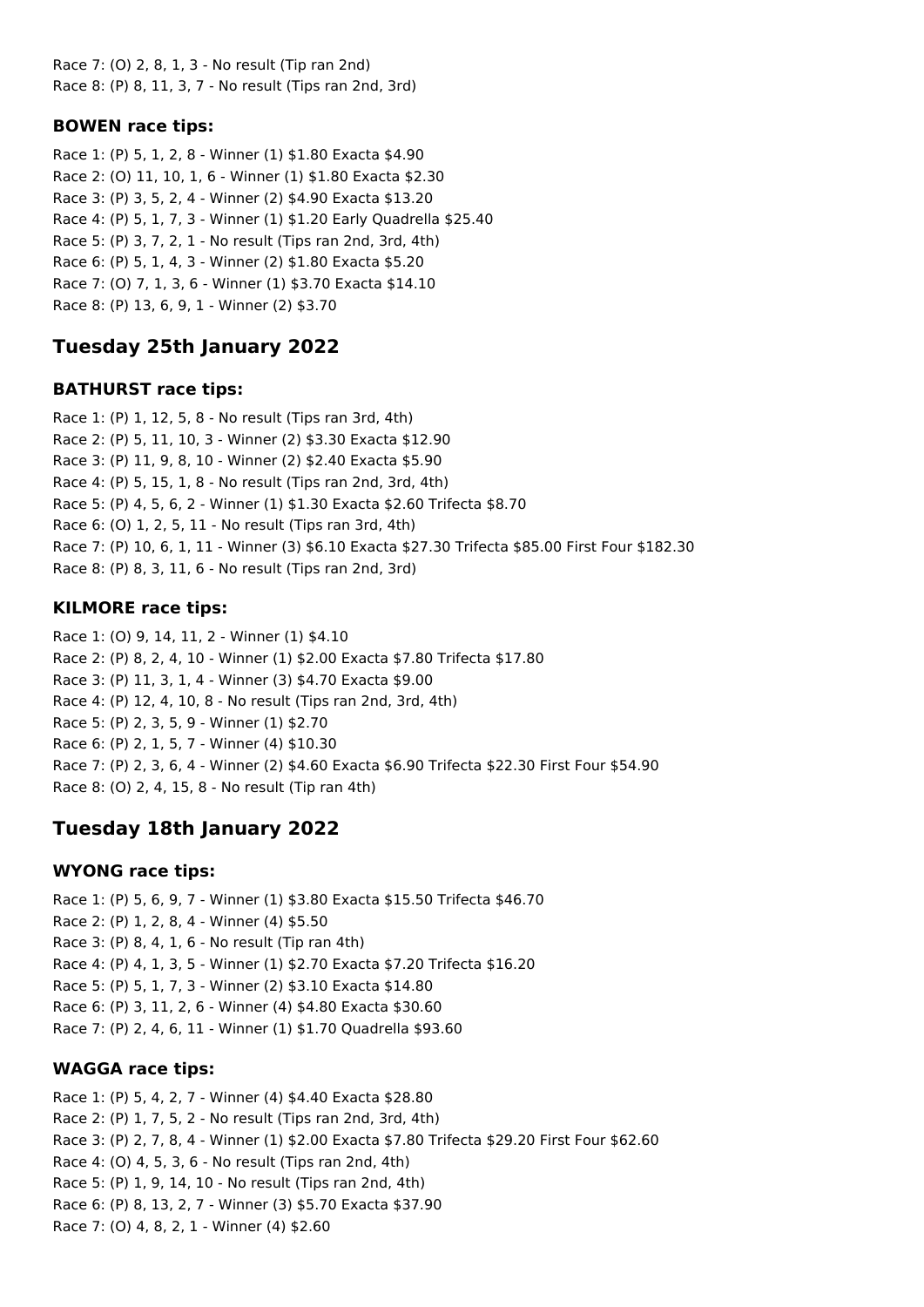#### **MOE race tips:**

Race 1: (P) 5, 2, 4, 3 - Winner (3) \$2.20 Exacta \$8.50 Trifecta \$16.00 Race 2: (P) 6, 14, 10, 1 - Winner (1) \$5.80 Exacta \$22.80 Trifecta \$57.10 First Four \$237.50 Race 3: (P) 4, 7, 11, 14 - Winner (2) \$5.70 Exacta \$14.10 Race 4: (P) 13, 5, 6, 7 - Winner (2) \$3.90 Exacta \$6.40 Early Quadrella \$258.20 Race 5: (P) 4, 3, 1, 2 - Winner (2) \$5.10 Exacta \$24.60 Trifecta \$71.70 Race 6: (O) 1, 8, 7, 11 - No result (Tips ran 2nd, 3rd) Race 7: (O) 1, 5, 8, 4 - Winner (1) \$3.30 Exacta \$11.80 Race 8: (O) 7, 13, 4, 1 - Winner (1) \$5.10

# **Tuesday 11th January 2022**

## **ALBURY race tips:**

Race 1: (\*) 1, 2, 3, 9 - Winner (3) \$11.90 Exacta \$19.50 Trifecta \$45.30 Race 2: (P) 3, 4, 1, - Winner (2) \$2.60 Exacta \$4.20 Trifecta \$3.60 Race 3: (P) 12, 8, 6, 10 - No result (Tips ran 2nd, 4th) Race 4: (P) 3, 10, 2, 15 - No result (Tips ran 2nd, 3rd, 4th) Race 5: (P) 6, 4, 7, 1 - Winner (2) \$2.90 Exacta \$14.50 Race 6: (P) 14, 7, 13, 10 - Winner (1) \$4.10 Race 7: (P) 1, 16, 3, 4 - Winner (1) \$2.40 Exacta \$9.60

## **TAREE race tips:**

Race 1: (P) 5, 2, 10, 4 - Winner (2) \$4.00 Race 2: (O) 10, 12, 11, 3 - Winner (2) \$3.20 Race 3: (P) 7, 10, 5, 2 - Winner (1) \$3.80 Exacta \$14.40 Trifecta \$67.10 Race 4: (P) 5, 6, 3, 4 - No result (Tip ran 3rd) Race 5: (O) 3, 9, 10, 5 - Winner (4) \$8.20 Race 6: (O) 10, 3, 4, 6 - No result (Tips ran 2nd, 3rd) Race 7: (P) 8, 2, 6, 10 - Winner (4) \$6.80 Exacta \$28.40 Trifecta \$65.90

## **KILMORE race tips:**

Race 1: (P) 2, 5, 3, 8 - Winner (3) \$9.00 Exacta \$26.70 Race 2: (P) 7, 6, 9, 5 - Winner (2) \$2.90 Exacta \$4.20 Race 3: (P) 5, 14, 13, 8 - No result (Tips ran 2nd, 3rd, 4th) Race 4: (P) 10, 11, 5, 3 - Winner (1) \$1.60 Exacta \$5.60 Trifecta \$12.70 First Four \$40.60 Race 5: (P) 3, 4, 6, 5 - Winner (4) \$5.10 Exacta \$14.20 Trifecta \$39.90 Race 6: (P) 8, 3, 6, 4 - Winner (4) \$2.90 Exacta \$6.50 Trifecta \$15.00 First Four \$53.00 Race 7: (O) 4, 6, 1, 8 - No result (Tip ran 2nd) Race 8: (P) 8, 5, 4, 9 - Winner (2) \$6.50 Exacta \$13.70

#### **ROCKHAMPTON race tips:**

Race 1: (P) 3, 5, , - Winner (1) \$1.20 Exacta \$1.04 Race 2: (P) 1, 2, 6, 3 - Winner (1) \$1.60 Exacta \$4.50 Race 3: (P) 4, 6, 3, 2 - Winner (1) \$2.20 Exacta \$5.00 Trifecta \$9.40 First Four \$8.50 Race 4: (P) 1, 2, 3, 4 - Winner (2) \$7.40 Exacta \$7.10 Trifecta \$49.80 Early Quadrella \$31.60 Race 5: (P) 4, 10, 3, 6 - No result (Tip ran 4th) Race 6: (P) 1, 4, 5, 6 - Winner (3) \$3.20 Exacta \$7.30 Race 7: (P) 4, 3, 2, 5 - Winner (4) \$11.60 Race 8: (P) 8, 2, 5, 1 - Winner (4) \$3.20 Exacta \$17.80

# **Tuesday 4th January 2022**

## **STONY CREEK race tips:**

Race 1: (P) 5, 9, 3, 4 - No result (Tip ran 2nd)